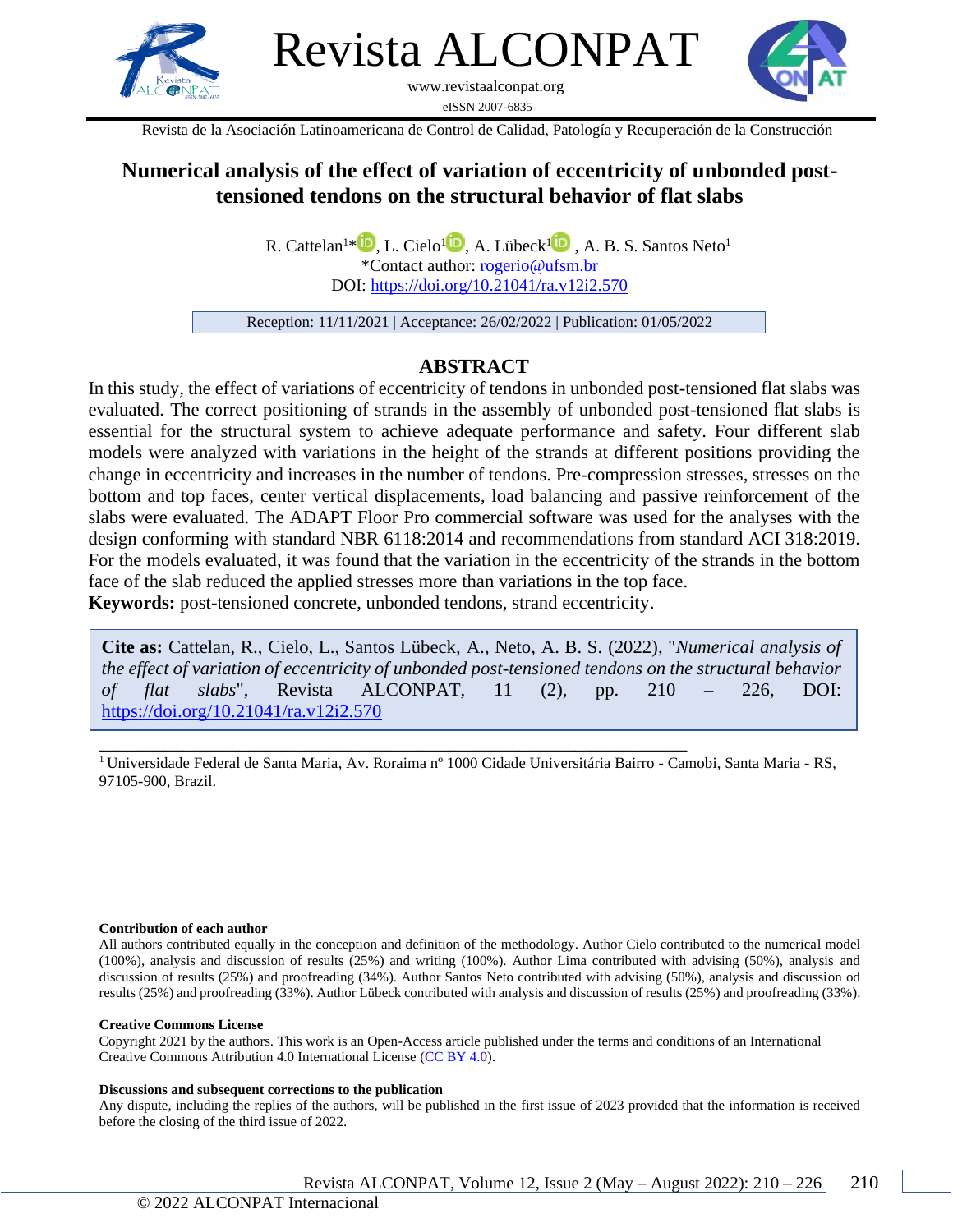# **Análise da influência da variação da excentricidade de cordoalhas engraxadas no comportamento estrutural de lajes lisas protendidas**

### **RESUMO**

Neste estudo, avaliou-se a influência de variações de excentricidade dos cabos em lajes lisas protendidas. O correto posicionamento das cordoalhas na montagem de lajes lisas protendidas é imprescindível para que o sistema estrutural alcance desempenho e segurança adequados. Analisou-se quatro modelos diferentes com modificação da altura dos cabos em diferentes pontos e quantidades. Foram avaliadas tensões de pré-compressão, tensões nas faces inferior e superior, flechas, balanceamentos de cargas e armaduras passivas. Utilizou-se o programa ADAPT Floor Pro para as análises, sendo o dimensionamento regido pela NBR 6118:2014 e recomendações do ACI 318:2019. Constatou-se que a variação na excentricidade vertical das cordoalhas na face inferior da laje, reduzem mais os valores das tensões, em comparação com a variação na face superior.

**Palavras-chave:** Concreto Protendido, Protensão Não Aderente, Excentricidade de Cordoalhas.

# **Análisis de la influencia de la variación de excentricidad de tendones noadherentes en el comportamiento estructural de losas planas postensadas**

#### **RESUMEN**

En este estudio se evaluó la influencia de las variaciones de excentricidad de los cables en modelos con losas planas postensadas. El correcto posicionamiento de los tendones en el montaje de losas planas postensadas es fundamental para que el sistema estructural logre un adecuado rendimiento y seguridad. Se analizaron cuatro modelos arquitectónicos diferentes con modificación de la altura de los cables en diferentes puntos y cantidad. Se evaluaron tensiones de pre compresión, tensiones extremas en el tope y base, desplazamientos verticales, balanceo de carga y cantidad de acero pasivo de las losas. Para el análisis se utilizó el software ADAPT Floor Pro. El proyecto sigue las recomendaciones de la NBR 6118:2014 y ACI 318:2019. Para los modelos evaluados, se encontró que la variación en la excentricidad vertical de los tendones en la base de la losa reduce aún más los valores de las tensiones aplicadas, en comparación con la variación en el tope.

**Palabras clave:** hormigón postensado; postensión no-adherente; excentricidad de los tendones.

#### **Legal Information**

Revista ALCONPAT is a quarterly publication by the Asociación Latinoamericana de Control de Calidad, Patología y Recuperación de la Construcción, Internacional, A.C., Km. 6 antigua carretera a Progreso, Mérida, Yucatán, 97310, Tel.5219997385893[, alconpat.int@gmail.com,](mailto:alconpat.int@gmail.com) Website: [www.alconpat.org](http://www.alconpat.org/)

Reservation of rights for exclusive use No.04-2013-011717330300-203, and ISSN 2007-6835, both granted by the Instituto Nacional de Derecho de Autor. Responsible editor: Pedro Castro Borges, Ph.D. Responsible for the last update of this issue, Informatics Unit ALCONPAT, Elizabeth Sabido Maldonado.

The views of the authors do not necessarily reflect the position of the editor.

The total or partial reproduction of the contents and images of the publication is carried out in accordance with the COPE code and the CC BY 4.0 license of the Revista ALCONPAT.

Numerical analysis of the effect of variation of eccentricity of unbonded post-tensioned tendons on the structural behavior of flat slabs

Cattelan, R., Cielo, L., Santos Lübeck, A., Neto, A. B. S.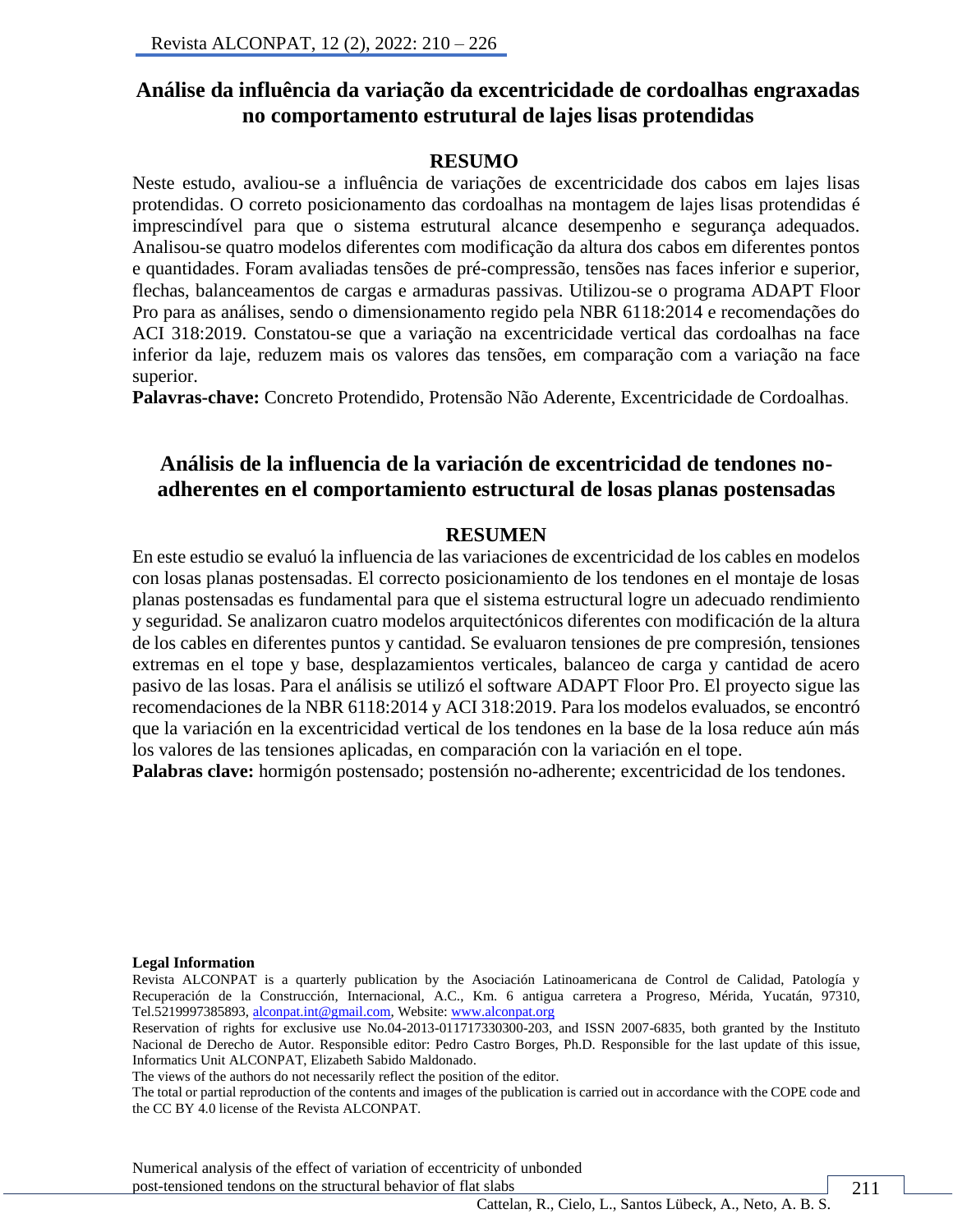## **1. INTRODUCTION**

The use of unbonded tendons in building construction is frequent in developed countries like the USA and Australia, as well as parts of the Middle East, Southeast Asia, United Kingdom and in some South American countries. The choice of its use is due to excellent structural performance and economic advantages (Aalami, 2000; Santos, 2017; Silva *et al*., 2018).

Unbonded tendons were included in standard ACI 318 of the American Concrete Institute from 1963 and onwards after its use in several construction projects around the world (Aalami, 2000; Kang and Bondy, 2008). In Brazil, the use of unbonded tendons in post-tensioned flat slabs started only in 1997 (Carvalho, 2017). This was partially driven by architectural designs with wide spans and reduced number of pillars and beams in upscale residential buildings (Santos, 2017; Almeida, 2001; Loureiro, 2006). Other decisive factors that promoted the effective application of posttension concrete in civil construction were the development of high strength steel, advancements in design software and its relative ease of execution (Carvalho, 2017; Loureiro, 2006).

Prestressing has economic benefits and improves performance throughout the projected service life (PSL) and structural safety of concrete. In particular, it improves durability as the prevention or decrease in fissuring inhibits corrosion and ensures greater protection to the reinforcement (NBR 6118, 2014; Cholfe and Bonilha, 2018; Silva, 2003).

In flat slabs with post-tensioned unbonded tendons, the strands are usually placed in a parabolic arch which produces an eccentricity with respect to the center of the slab. This allows an increase in the loads applied to the strands and also increases the load balancing capacity (Pfeil, 1984; Vicente and Albino, 1994). The basic principle of load balancing is to allow the vertical portion of the tendons stress to balance out part of the dead load and result in a structure subjected only to compressive stresses (Silveira, 2002; Aalami, 1990; Aalami and Bommer, 1999). In order to accomplish this, vertical tendon placement must be as close as possible as projected. Incorrect vertical placement could lead to negative consequences such as different center deflection from predicted values and, in more severe cases, even structural collapse (Silva *et al*., 2018; Aalami and Bommer, 1999; Romanichen and Souza, 2019).

In order to ensure vertical strand placement in accordance to projected values, spacers are used in regular intervals. Mass-produced spacers are made from plastic or steel with rigorous quality control with respect to height. However, in some exceptional cases, spacers are manufactured *in situ* with folded steel bars and inadequate quality control, resulting in variations in height (Loureiro, 2006; Aalami, 2014). Furthermore, other factors such as improper handling of the reinforcement or damage to it during pouring of concrete can lead to breaking or displacement of spacers as shown in Figure 1. Even with proper quality control, there is a human factor that can result in incorrect placement of spacers during tendon assembly. The end result of all these factors are strands placed at heights and eccentricities different than projected.

The incorrect placement of strands can lead to slab fissuring, excessive vertical displacements and loading stresses different from predicted to the point of exceeding projected limits of tension and compression in the structural element. Further effects can occur such as concrete flaking and acceleration of steel corrosion due to insufficient cover (Souza, 2018; Xin and Xianyan, 2012).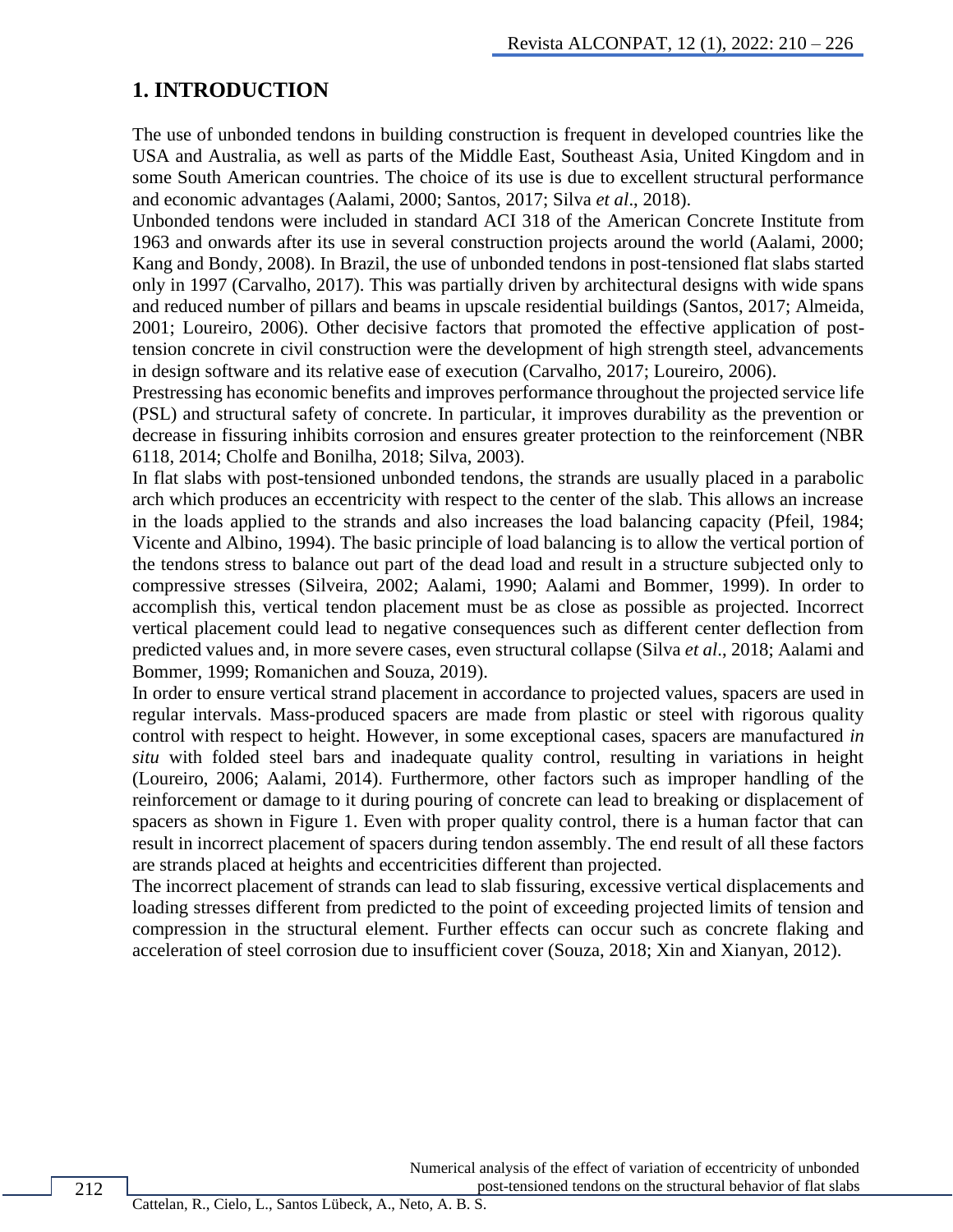

Figure 1. Concrete pouring example: (a) workers in direct contact with the reinforcement and (b) damaged and out of position spacer.

The correct vertical positioning of strands in accordance with projected values during the assembly stage has been cited as the main factor affecting system performance (Carvalho, 2017; Souza Junior and Oliveira, 2016; [Ca](https://www.mendeley.com/authors/55481419200)ro *et al*., 2013). Cauduro (2002) recommended a maximum tolerance of +/- 5 mm in vertical variations of stand placement for slabs of less than 200 mm thick and +/- 10 mm for slabs between 200 mm and 600 mm thick. The most critical locations were the low and high points in the curvature, while horizontal position was not as crucial but excessive variation should be avoided. However, acceptable variations in absolute deviation, which were independent of structural geometry and applied loads, could still lead to an unsafe structural condition. Variations in tendon eccentricity could have an effect depending on slab thickness, relative eccentricity error, span width between pillars and applied load.

This study evaluated the effect of variations in eccentricity of tendons in flat, post-tensioned slabs. Several models were tested with different spans and relative error in eccentricity. The posttensioned slabs were projected in accordance with standard ABNT NBR 6118:2014 and recommendations from ACI 318:2019.

# **2. METHODOLOGY**

## **2.1 Slab Geometry and Strand Layout**

The structural models consisted of a single slab supported directly by pillars and without beams as shown in Figure 2. The span between pillars was constant for each model. Four models were manufactured with spans of 7.0 m x 7.0 m to 10.0 x 10.0 m in 1 m increments and were designated M7, M8, M9 and M10. The slab thickness varied for each model and were defined approximately as L/42 (ACI 318, 2019), where L is the span between pillars. The characteristics of each model are shown in Table 1.

Strand layout concentrated tendons along the larger direction (in this case, Strands 1 through 3 in the x-direction) and a more regular distribution was applied in the perpendicular direction (in this case, Tendons 1 through 27 in the y-direction) as seen in Figure 3. The analyses were exclusive to central Strand 2 in the x-direction since it concentrated the most loads and should be the most affected by variations in eccentricity of each model. The number of tendons in central Strand 2 for models M7, M8, M9 and M10 were 10, 17, 25 and 33, respectively. Also shown in Fig.3 are the locations of the pillars, labeled P1 through P12.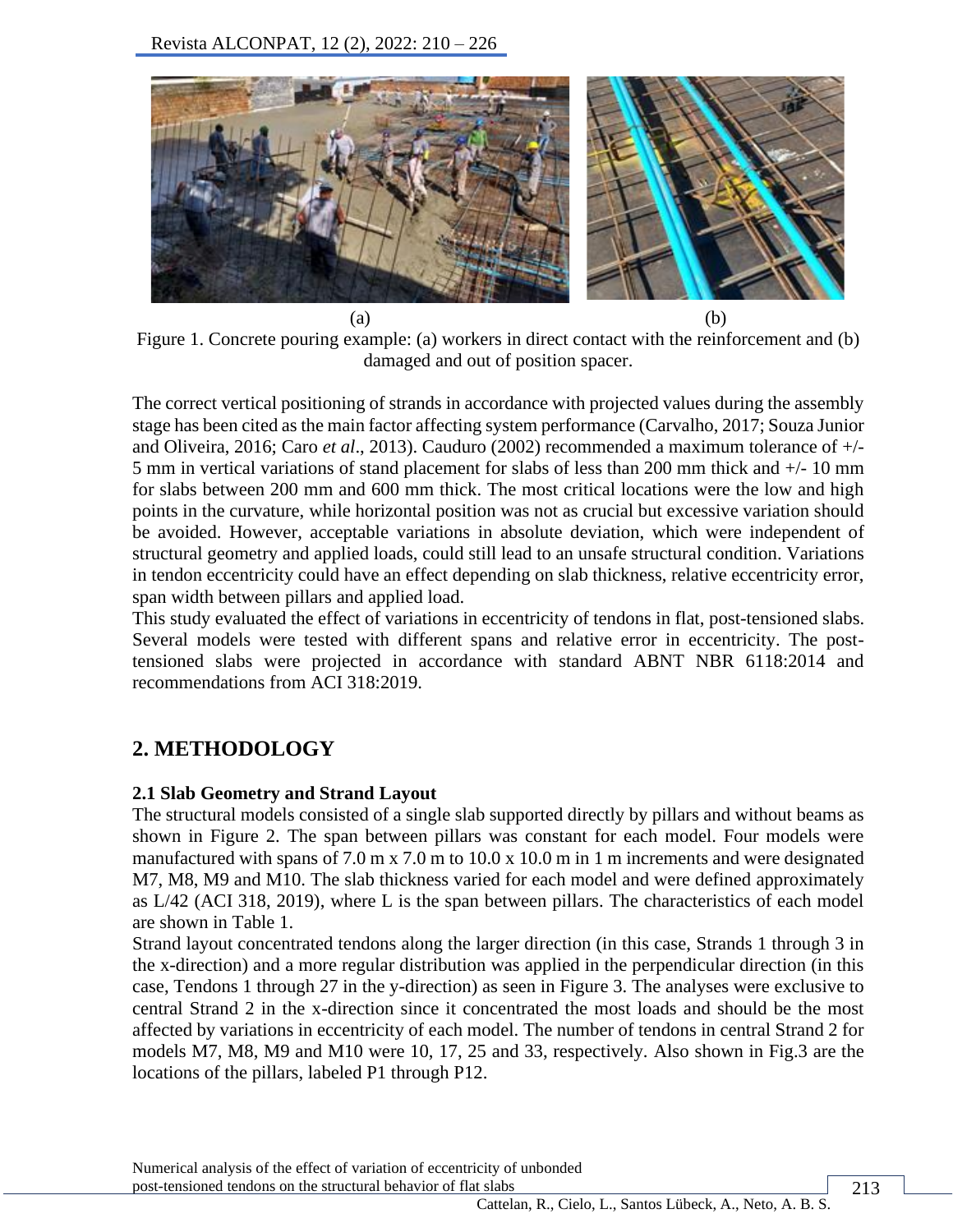

Figure 2. Sample structural model of post-tensioned slab for analysis.



Table 1. Model designations and dimensions



 Numerical analysis of the effect of variation of eccentricity of unbonded post-tensioned tendons on the structural behavior of flat slabs

x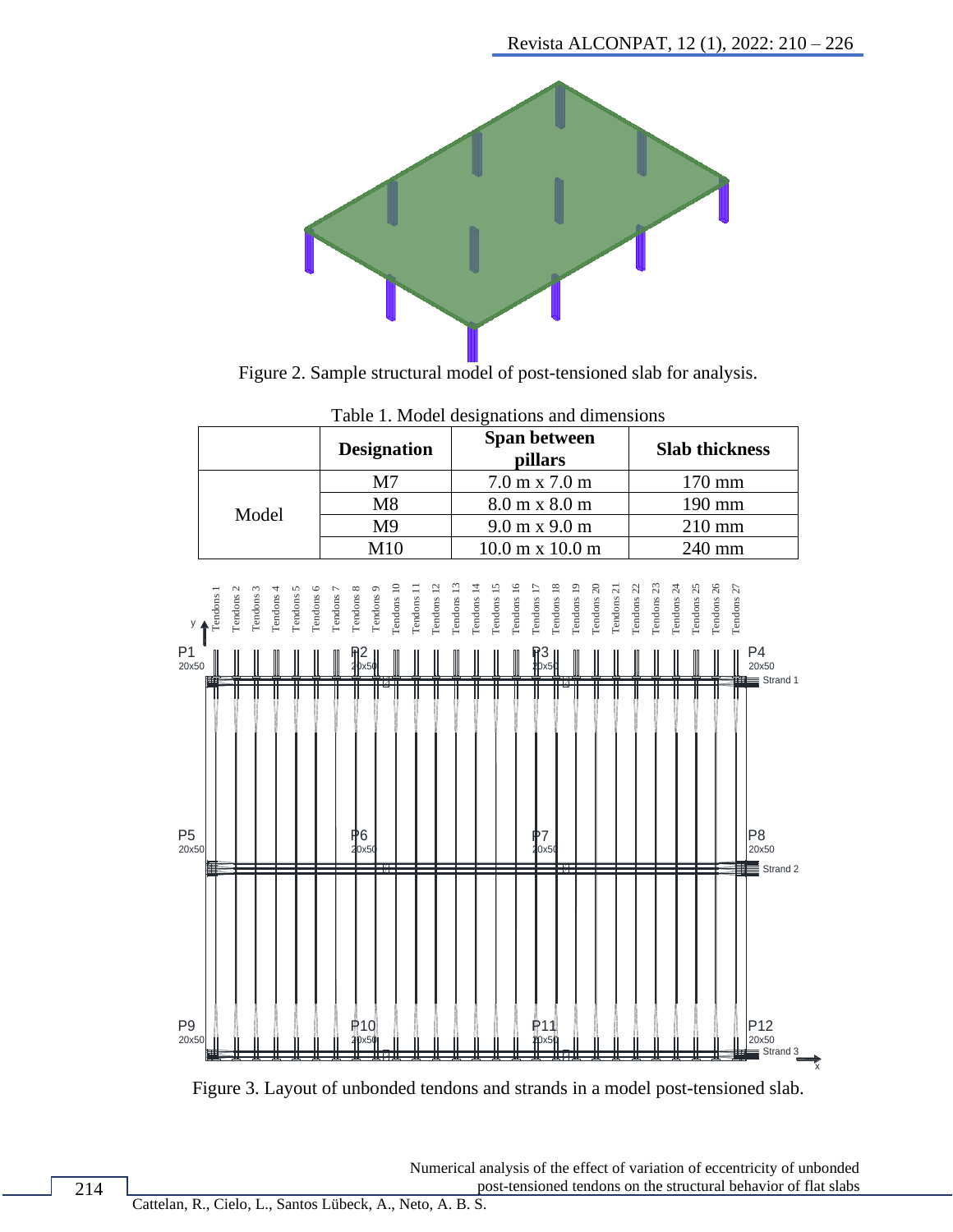The variations in eccentricity are shown schematically in Figure 4. Concave down eccentricities curving towards the top of the slab were placed on locations above pillars while concave up eccentricities towards the bottom of the slab were placed in the span between pillars. Three test cases of variation of eccentricity were tested. In the first case, only concave down eccentricity (designated "Top") was reduced over pillars P6 and P7. In the second case, only concave up eccentricity in was reduced in the span between pillars (designated "Bottom"). In the third case, a simultaneous decrease in eccentricity in both locations was applied in order to obtain a critical combination (designated "Critical").



Figure 4. Variation of eccentricity along center Strand 2 and locations of reduction of eccentricity.

A total of 4 variations of eccentricity were applied to each of the 4 models shown in Table 1, designated hypothesis H1 through H4. The variations in eccentricity were of 5 mm, 10 mm, 15 mm and 20 mm. These variations were selected because projected spacer heights are usually listed in 5 mm increments and it would also allow easier and practical verification *in loco*. Additionally, Cauduro (2002) established that decreases in eccentricity should be limited to 5 mm and 10 mm for slab thicknesses equal or larger than the ones of this study. The variations of eccentricity and their designations are shown in Table 2.

| Variation    | Designation | Decrease in eccentricity (mm) |
|--------------|-------------|-------------------------------|
| Reference    |             |                               |
| Hypothesis 1 | H5          |                               |
| Hypothesis 2 | H10         |                               |
| Hypothesis 3 | H15         |                               |
| Hypothesis 4 |             |                               |

Table 2. Designations of variations in eccentricity of this study.

For the analysis, the spans with decreased eccentricity were labeled "First" between P5 and P6, "Central" between P6 and P7 and "Final" between P7 and P8. These are shown in Figure 5.



Numerical analysis of the effect of variation of eccentricity of unbonded post-tensioned tendons on the structural behavior of flat slabs

Cattelan, R., Cielo, L., Santos Lübeck, A., Neto, A. B. S.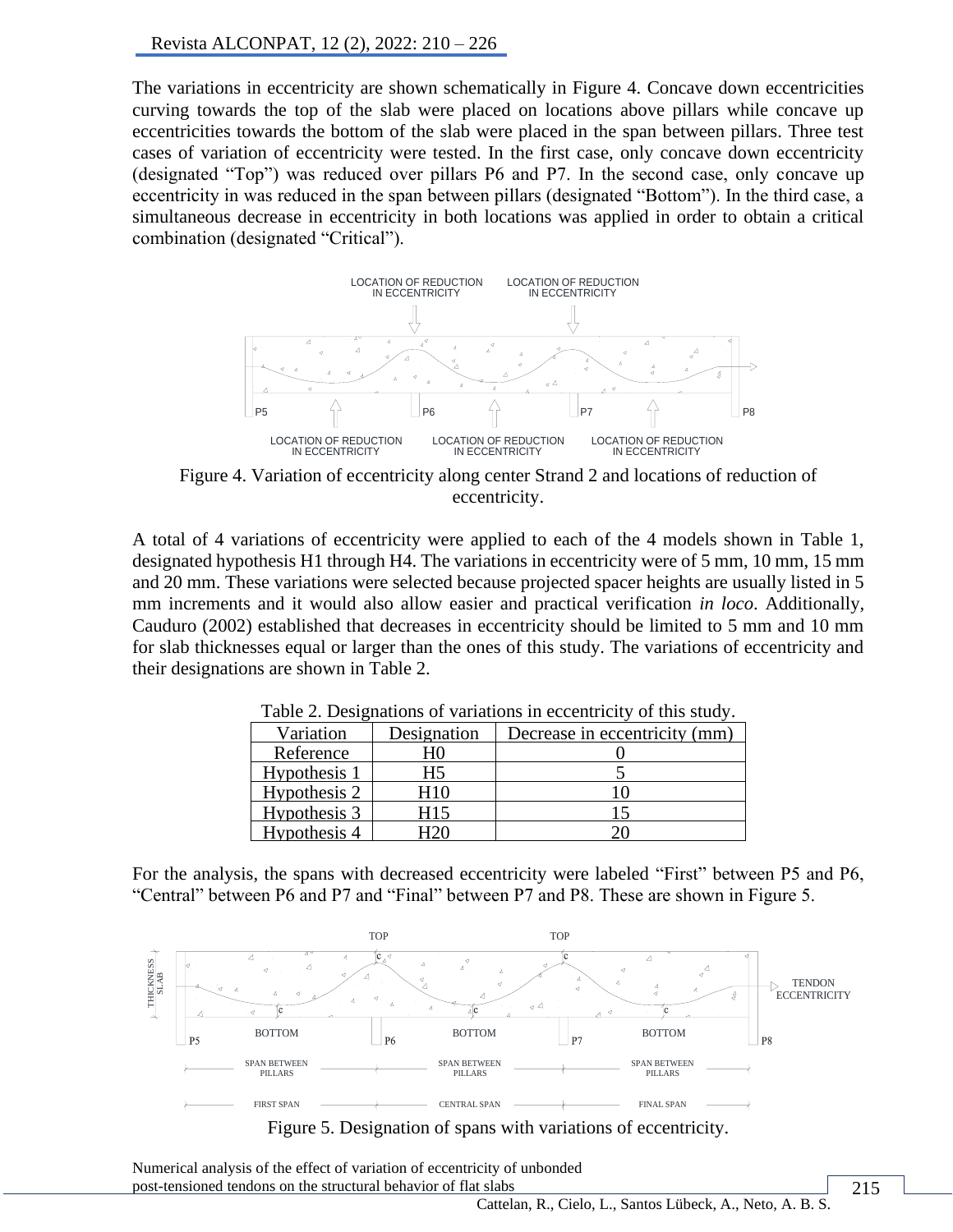#### **2.2 Materiais and Reference Parameters**

Concrete covers were 2.5 cm for slabs with passive reinforcements and 3.0 cm for active reinforcements. In the numerical models, a C35 class concrete was adopted with a  $f_{ck}$  of 35.0 MPa and modulus of elasticity (E) of 39.7 GPa. The tendons used were CP 190 RB ( $f_{\text{ptk}} = 1,900 \text{ MPa}$ ), nominal diameter of 12.7 mm and nominal steel area of 100.9 mm².

A variable (over)load of 2.5 kN/m² was applied to the slab, which corresponded to the minimum value recommended in standard NBR 6120 (ABNT, 2019). A dead load consisting of the structure's own weight based on slab thickness and a permanent load of 1.0 kN/m² representing other materials was also present.

The numerical analysis considered three fundamental parameters: minimum pre-compression strength, tensile normal stress limit and maximum vertical displacement. Other criteria such as load balance and final displacements were adjusted once these fundamental parameters were reached. Afterwards, the slabs were loaded in order to test projected service life (PSL) and useful service life (USL). The pre-compression stress at any point in the slab was kept at a minimum of 1.0 MPa in accordance with ACI 318 (ACI, 2019) and NBR 6118 (ABNT, 2014). In pre-testing, models in which the pre-compression stress of 1.0 MPa was insufficient to produce the tensile normal stress limit or maximum vertical displacements, the number of tendons was increased until these parameters were reached.

Whenever possible, a load balance parameter between 60% and 80% of the permanent load was adopted. This range of values was commonly used in slabs of residential and commercial buildings and parking garages (Loureiro, 2006).

A limited stress was defined in accordance with standard NBR 6118 (ABNT, 2014). As described, the tension stress of a flat slab was defined as sufficient for fissure formation at PSL (f-PSL) from a combination of loads under any class of environmental aggression. In this case, the normal compressive stress applied to the concrete when stressing was limited to 15.75 MPa while the f-PSL threshold stress was 21.0 MPa in accordance with standard ACI 318 (ACI, 2019).

Standard NBR 6118 (ABNT, 2014) defined minimum measurable vertical displacements in beams and slabs as L/250, where L is the span in between pillars. This value was used as a limit in the numerical models before variations in eccentricity of the strands were introduced. After the variations in eccentricity were introduced, analyses were performed to confirm which models were still within limits. Through this methodology, passive reinforcements, strand placement and maximum acceptable strand eccentricity were determined for each model. Passive bottom and top reinforcements were determined for the models based on criteria from standard NBR 6118 (ABNT, 2014). The combined criteria and limits used in the slabs are presented in Table 3.

#### **2.3 Slab Analysis**

Slabs were analyzed with Adapt Floor 2017 PRO commercial software. This program specialized in the design and analysis of post-tensioned concrete structures with a finite element method. The program evaluated the effects of post-tensioning in accordance with geometry and loading on the strands.

Adapt Floor 2017 PRO provided automatic mesh generation with user input on the size of elements. Two maximum element sizes were tested in this study and the results showed no significant differences. Consequently a maximum element size of 500 mm was used for all analyses. A sample mesh for model M8 is shown in Figure 6.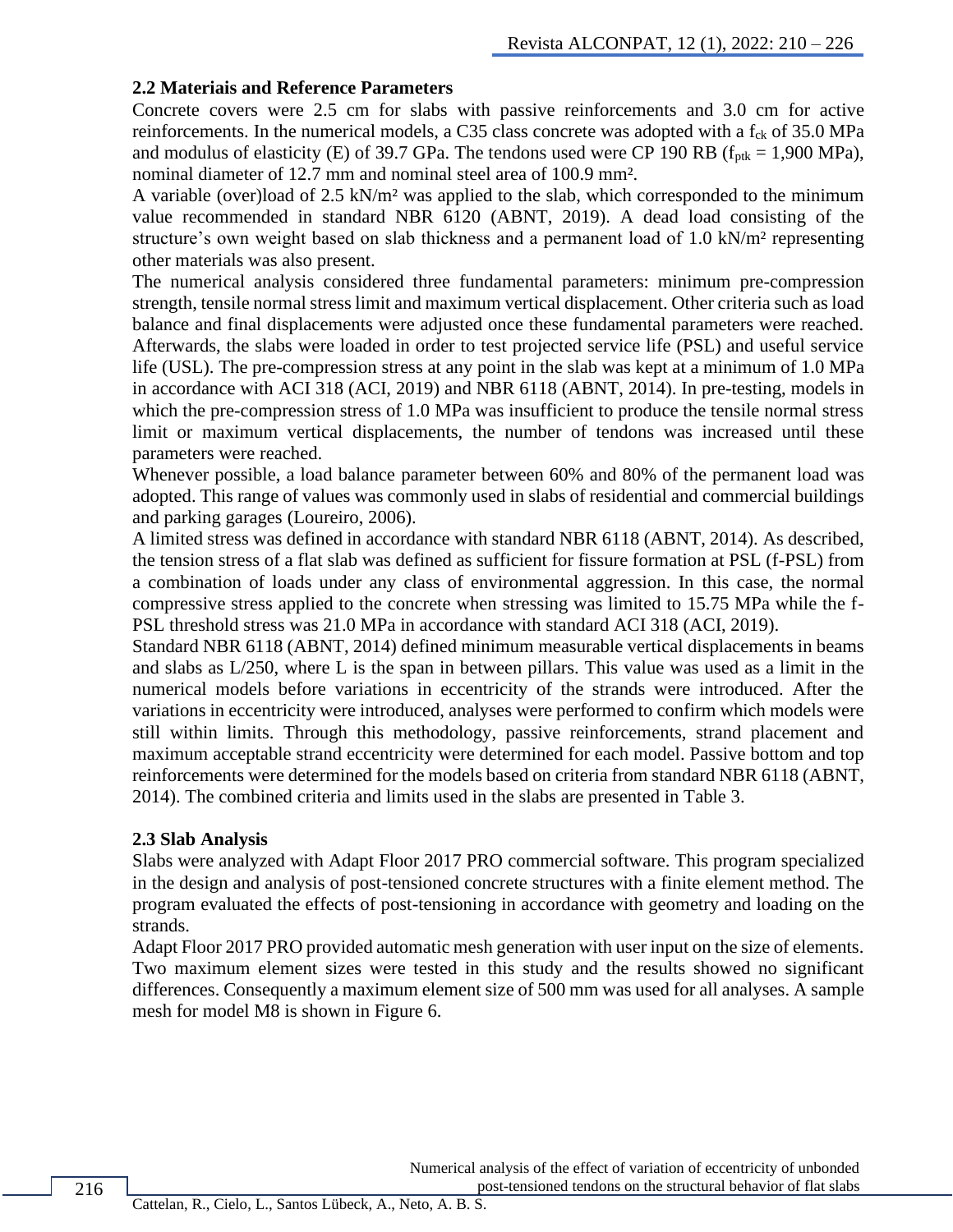| Criteria                                         | Limit       | <b>Parameter</b> | <b>Units</b> | <b>Reference</b>                 |
|--------------------------------------------------|-------------|------------------|--------------|----------------------------------|
| Pre-compression stress                           | Minimum     | 1.0              | MPa          | NBR 6118,<br><b>ACI 318</b>      |
| Top and bottom tensile<br>stress                 | Maximum     | 3.38             | MPa          | <b>NBR 6118</b>                  |
| Maximum compression<br>stress at post-tensioning | Maximum     | 15.0             | MPa          | <b>ACI 318</b>                   |
| Maximum compression<br>stress for f-PSL          | Maximum     | 21.0             | MPa          | <b>ACI 318</b>                   |
| Load balance                                     | Recommended | 60 a 80          | $\%$         | Loureiro (2006),<br>Hanai (2005) |
| Vertical displacement                            | Maximum     | L/250            |              | <b>NBR 6118</b>                  |

Table 3. Model criteria and limits with references.

Slab model analysis made use of support lines aligned with pillar positions. Each support line defined "design sections" with average stress values which compiled stresses from surrounding areas delimitated by the support lines.



Figure 6. Finite element mesh for slab model M8.

Figure 7 shows normal stresses in the x-direction on the top and bottom faces of the slab for the most frequent combination in model M8.

# **3. RESULTS AND DISCUSSION**

## **3.1 Pre-compression stresses**

Table 4 presents pre-compression normal stress values on the slabs. No variations in stress were identified with respect to changes in the vertical position of the strands but rather with respect to the number of tendons and applied load. As the span between pillars increased, an increasing number of tendons were necessary to balance the models, resulting in a corresponding increase in pre-compression stress. The shortest span Model M7 presented stresses in between 1.0 MPa and 1.11 MPa while the longest span Model M10 had stresses between 1.43 MPa and 1.60 MPa.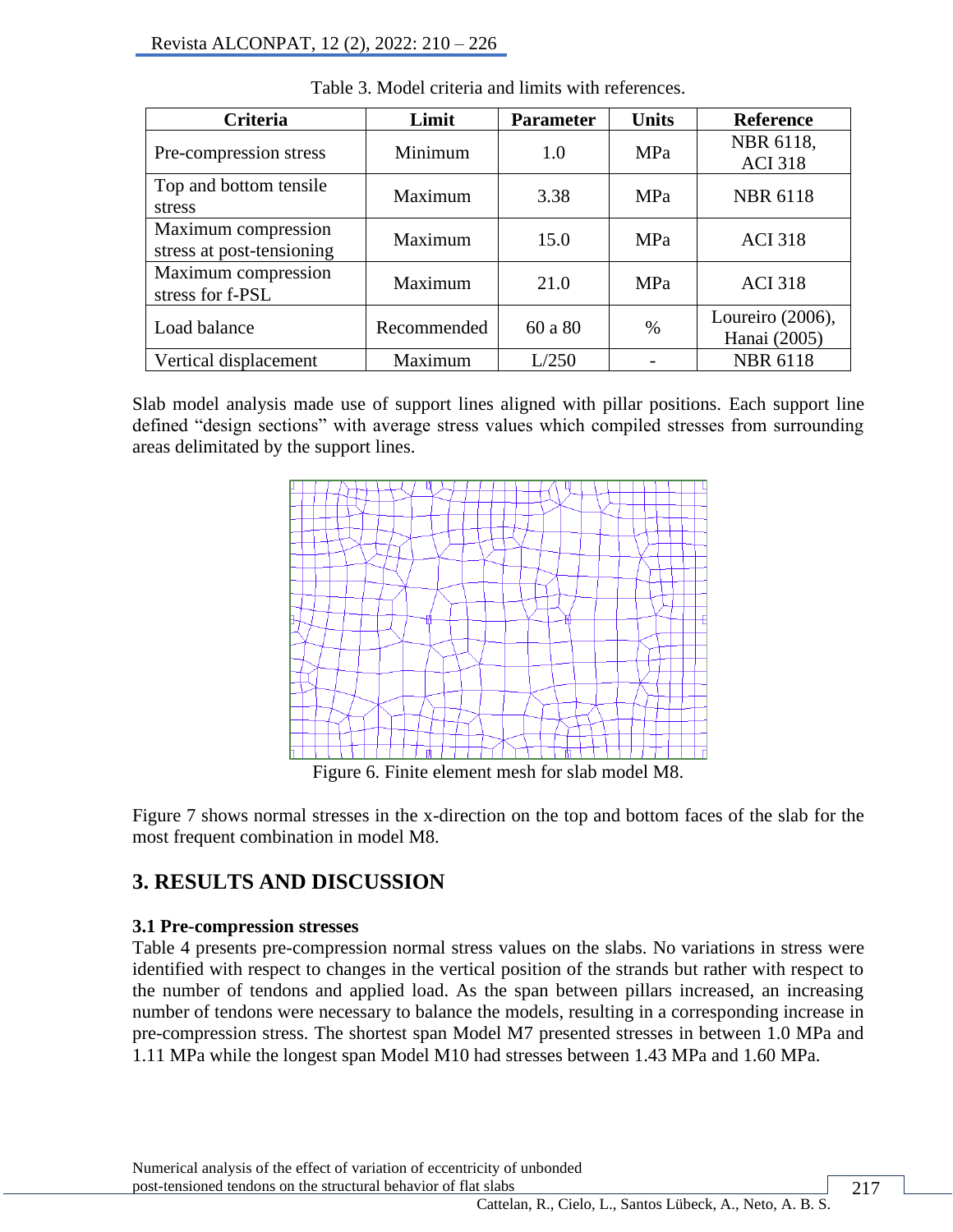

 (a) Top face (b) Bottom face Figure 7. Normal stresses in the x-direction for slab model M8 (MPa).

|             | <b>Model</b>      |                  |                |                             |                 |      | $\mathbf{M}$   |               |            |      |                 |                 |            |      |
|-------------|-------------------|------------------|----------------|-----------------------------|-----------------|------|----------------|---------------|------------|------|-----------------|-----------------|------------|------|
|             | Case              | <b>Reference</b> |                |                             | <b>Top</b>      |      | <b>Bottom</b>  |               |            |      |                 | <b>Critical</b> |            |      |
|             | <b>Hypothesis</b> |                  | H <sub>5</sub> | H <sub>10</sub>             | <b>H15</b>      | H20  | H <sub>5</sub> | <b>H10</b>    | <b>H15</b> | H20  | H <sub>5</sub>  | H <sub>10</sub> | <b>H15</b> | H20  |
|             | <b>Primeiro</b>   | 1.00             | 1.00           | 1.00                        | 1.00            | 1.00 | 1.00           | 1.00          | 1.00       | 1.00 | 1.00            | 1.00            | 1.00       | 1.00 |
| <b>Span</b> | <b>Central</b>    | 1.11             | 1.11           | 1.11                        | 1.11            | 1.11 | 1.11           | 1.11          | 1.11       | 1.11 | 1.11            | 1.11            | 1.11       | 1.11 |
|             | Último            | 1.01             | 1.01           | 1.01                        | 1.01            | 1.01 | 1.01           | 1.01          | 1.01       | 1.01 | 1.01            | 1.01            | 1.01       | 1.01 |
|             | <b>Modelo</b>     |                  |                |                             |                 |      | $\mathbf{M8}$  |               |            |      |                 |                 |            |      |
|             | <b>Stress</b>     |                  |                |                             | <b>Top</b>      |      |                | <b>Bottom</b> |            |      |                 | <b>Critical</b> |            |      |
|             | <b>Hypothesis</b> | Reference        | H <sub>5</sub> | H <sub>10</sub>             | <b>H15</b>      | H20  | H <sub>5</sub> | <b>H10</b>    | <b>H15</b> | H20  | H <sub>5</sub>  | H <sub>10</sub> | <b>H15</b> | H20  |
|             | <b>First</b>      | 1.27             | 1.27           | 1.27                        | 1.27            | 1.27 | 1.27           | 1.27          | 1.27       | 1.27 | 1.27            | 1.27            | 1.27       | 1.27 |
| <b>Span</b> | <b>Central</b>    | 1.36             | 1.36           | 1.36                        | 1.36            | 1.36 | 1.36           | 1.36          | 1.36       | 1.36 | 1.36            | 1.36            | 1.36       | 1.36 |
|             | Last              | 1.31             | 1.31           | 1.31                        | 1.31            | 1.31 | 1.31           | 1.31          | 1.31       | 1.31 | 1.31            | 1.31            | 1.31       | 1.31 |
|             | <b>Model</b>      |                  |                |                             |                 |      | M <sub>9</sub> |               |            |      |                 |                 |            |      |
|             | Case              | <b>Reference</b> |                |                             | <b>Top</b>      |      |                | <b>Bottom</b> |            |      | <b>Critical</b> |                 |            |      |
|             | <b>Hypothesis</b> |                  | H <sub>5</sub> | H <sub>10</sub>             | <b>H15</b>      | H20  | H <sub>5</sub> | <b>H10</b>    | <b>H15</b> | H20  | H <sub>5</sub>  | <b>H10</b>      | <b>H15</b> | H20  |
|             | <b>First</b>      | 1.53             | 1.53           | 1.53                        | 1.53            | 1.53 | 1.53           | 1.53          | 1.53       | 1.53 | 1.53            | 1.53            | 1.53       | 1.53 |
| <b>Span</b> | <b>Central</b>    | 1.75             | 1.75           | 1.75                        | 1.75            | 1.75 | 1.75           | 1.75          | 1.75       | 1.75 | 1.75            | 1.75            | 1.75       | 1.75 |
|             | Last              | 1.53             | 1.53           | 1.53                        | 1.53            | 1.53 | 1.53           | 1.53          | 1.53       | 1.53 | 1.53            | 1.53            | 1.53       | 1.53 |
|             | <b>Model</b>      |                  |                |                             |                 |      | <b>M10</b>     |               |            |      |                 |                 |            |      |
|             | Case              | Reference        |                | <b>Top</b><br><b>Bottom</b> |                 |      |                |               |            |      |                 | <b>Critical</b> |            |      |
|             | <b>Hypothesis</b> |                  | H <sub>5</sub> | <b>H10</b>                  | H <sub>15</sub> | H20  | H <sub>5</sub> | <b>H10</b>    | <b>H15</b> | H20  | H <sub>5</sub>  | <b>H10</b>      | <b>H15</b> | H20  |
|             | <b>First</b>      | 1.43             | 1.43           | 1.43                        | 1.43            | 1.43 | 1.43           | 1.43          | 1.43       | 1.43 | 1.43            | 1.43            | 1.43       | 1.43 |
| <b>Span</b> | <b>Central</b>    | 1.60             | 1.60           | 1.60                        | 1.60            | 1.60 | 1.60           | 1.60          | 1.60       | 1.60 | 1.60            | 1.60            | 1.60       | 1.60 |
|             | Last              | 1.50             | 1.50           | 1.50                        | 1.50            | 1.50 | 1.50           | 1.50          | 1.50       | 1.50 | 1.50            | 1.50            | 1.50       | 1.50 |

Table 4. Pre-compression normal stresses on the slab (MPa).

### **3.2 Maximum normal stresses on the slab**

Normal tensile stresses on the bottom face of the slab are shown in Table 5 for all models. Despite changes to eccentricity through vertical position of the strands, all models were within the maximum limit of 3.38 MPa for f-PSL set by standard NBR 6118 (ABNT, 2014). In the case of the "Central" span of the Reference model, compressive stresses were found on the bottom face of the slab due to higher prestresses when compared to the "First" and "Final" spans. Less variation in stresses were observed for the variations of eccentricity of the "Top" cases when compared to the "Bottom" cases. Still, "Critical" combination cases produced the most unfavorable stresses.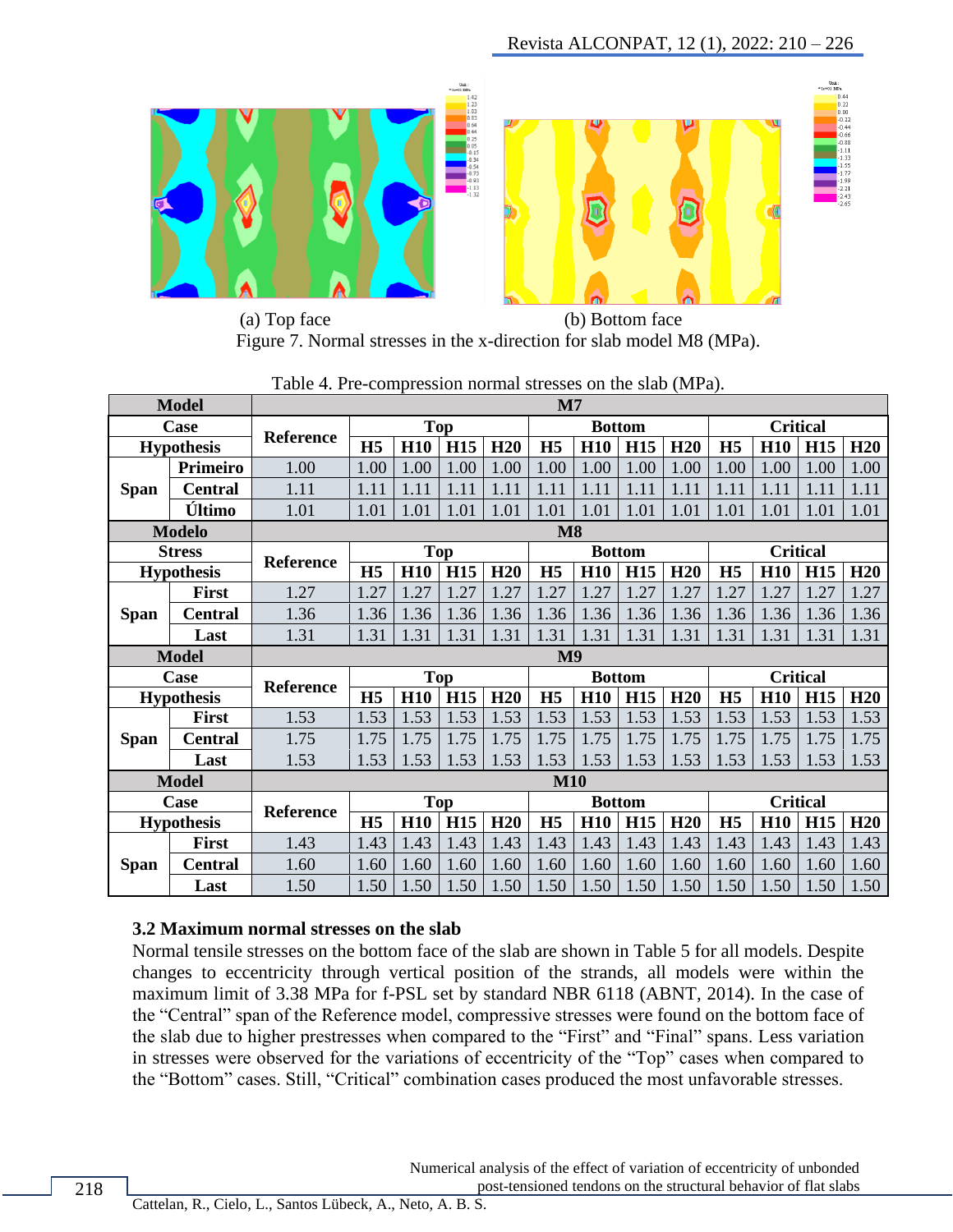Results for the stresses in the top face of the slab are summarized in Table 6. Stresses that exceeded the limit set by standard NBR 6118 (ABNT, 2014) were highlighted in yellow. Only stresses of the "Top" cases and hypothesis H5 were within the limit of 3.38 MPa. Decreases in eccentricity of the "Bottom" cases produced a greater increase in normal tensile stresses along the top face of the slab, especially in the regions supported by the pillars when compared to other locations. Models M7 and M9 with hypothesis H5 were the only slabs in which variations of eccentricity of the "Bottom" cases had normal tensile stresses lower than the limit of 3.38 MPa. Furthermore, no normal stresses for the most frequent "Critical" combination cases in all hypotheses of variations in eccentricity were below the 3.39 MPa limit for f-PLS.

|             | <b>Model</b>      | $\mathbf{M}$                                                       |                |            |            |         |                |                |                 |         |                |            |                 |         |
|-------------|-------------------|--------------------------------------------------------------------|----------------|------------|------------|---------|----------------|----------------|-----------------|---------|----------------|------------|-----------------|---------|
|             | Case              |                                                                    |                |            | <b>Top</b> |         |                |                | <b>Bottom</b>   |         |                |            | <b>Critical</b> |         |
|             | <b>Hypothesis</b> | <b>Reference</b>                                                   | H <sub>5</sub> | <b>H10</b> | <b>H15</b> | H20     | H <sub>5</sub> | <b>H10</b>     | <b>H15</b>      | H20     | H <sub>5</sub> | <b>H10</b> | <b>H15</b>      | H20     |
|             | First             | 2.37                                                               | 2.39           | 2.42       | 2.45       | 2.47    | 2.45           | 2.54           | 2.63            | 2.72    | 2.48           | 2.60       | 2.71            | 2.83    |
| Span        | <b>Central</b>    | $-0.15$                                                            | $-0.12$        | 0.00       | 0.05       | 0.12    | $-0.10$        | 0.00           | 0.02            | 0.05    | $-0.03$        | 0.09       | 0.22            | 0.36    |
|             | Final             | 2.52                                                               | 2.55           | 2.58       | 2.60       | 2.63    | 2.61           | 2.69           | 2.78            | 2.86    | 2.63           | 2.75       | 2.86            | 2.97    |
|             | <b>Model</b>      |                                                                    |                |            |            |         |                | <b>M8</b>      |                 |         |                |            |                 |         |
|             | Case              |                                                                    |                |            | <b>Top</b> |         |                |                | <b>Bottom</b>   |         |                |            | <b>Critical</b> |         |
|             | <b>Hypothesis</b> | Reference                                                          | H <sub>5</sub> | <b>H10</b> | <b>H15</b> | H20     | H <sub>5</sub> | <b>H10</b>     | <b>H15</b>      | H20     | H <sub>5</sub> | <b>H10</b> | <b>H15</b>      | H20     |
|             | <b>First</b>      | 2.52                                                               | 2.55           | 2.71       | 2.74       | 2.77    | 2.66           | 2.76           | 2.87            | 2.98    | 2.68           | 2.83       | 2.97            | 3.12    |
| Span        | <b>Central</b>    | $-0.62$                                                            | $-0.5$         | $-0.5$     | $-0.4$     | $-0.3$  | $-0.6$         | $-0.5$         | $-0.4$          | $-0.4$  | $-0.5$         | $-0.3$     | $-0.2$          | 0.01    |
|             | Final             | 2.48                                                               | 2.51           | 2.54       | 2.57       | 2.61    | 2.58           | 2.69           | 2.79            | 2.9     | 2.62           | 2.75       | 2.89            | 3.03    |
|             | <b>Model</b>      |                                                                    |                |            |            |         |                | M <sub>9</sub> |                 |         |                |            |                 |         |
|             | Case              | <b>Reference</b>                                                   |                |            | Top        |         |                | <b>Bottom</b>  |                 |         |                |            | <b>Critical</b> |         |
|             | <b>Hypothesis</b> |                                                                    | H <sub>5</sub> | <b>H10</b> | <b>H15</b> | H20     | H <sub>5</sub> | <b>H10</b>     | <b>H15</b>      | H20     | H <sub>5</sub> | <b>H10</b> | <b>H15</b>      | H20     |
|             | First             | 2.64                                                               | 2.65           | 2.71       | 2.74       | 2.77    | 2.66           | 2.76           | 2.87            | 2.98    | 2.68           | 2.83       | 2.97            | 3.12    |
| Span        | <b>Central</b>    | $-1.49$                                                            | $-1.4$         | $-1.3$     | $-1.2$     | $-1.1$  | $-1.3$         | $-1.2$         | $-1.1$          | $-1$    | $-1.2$         | $-1$       | $-0.8$          | $-0.6$  |
|             | <b>Final</b>      | 2.63                                                               | 2.66           | 2.72       | 2.74       | 2.78    | 2.67           | 2.79           | 2.9             | 3.01    | 2.71           | 2.82       | 3.01            | 3.16    |
|             | <b>Model</b>      |                                                                    |                |            |            |         |                | <b>M10</b>     |                 |         |                |            |                 |         |
|             | Case              | <b>Top</b><br><b>Critical</b><br><b>Bottom</b><br><b>Reference</b> |                |            |            |         |                |                |                 |         |                |            |                 |         |
|             | <b>Hypothesis</b> |                                                                    | H <sub>5</sub> | <b>H10</b> | <b>H15</b> | H20     | H <sub>5</sub> | <b>H10</b>     | H <sub>15</sub> | H20     | H <sub>5</sub> | <b>H10</b> | <b>H15</b>      | H20     |
|             | <b>First</b>      | 2.70                                                               | 2.73           | 2.77       | 2.80       | 2.83    | 2.81           | 2.91           | 3.01            | 3.12    | 2.84           | 2.97       | 3.10            | 3.24    |
| <b>Span</b> | <b>Central</b>    | $-1.41$                                                            | $-1.33$        | $-1.24$    | $-1.15$    | $-1.07$ | $-1.34$        | $-1.27$        | $-1.20$         | $-1.13$ | $-1.26$        | $-1.10$    | $-0.93$         | $-0.77$ |
|             | <b>Final</b>      | 2.69                                                               | 2.73           | 2.76       | 2.79       | 2.82    | 2.80           | 2.90           | 3.01            | 3.11    | 2.83           | 2.97       | 3.10            | 3.24    |

Table 5. Normal tensile stresses at the bottom face of the slabs (MPa).

Numerical analysis of the effect of variation of eccentricity of unbonded post-tensioned tendons on the structural behavior of flat slabs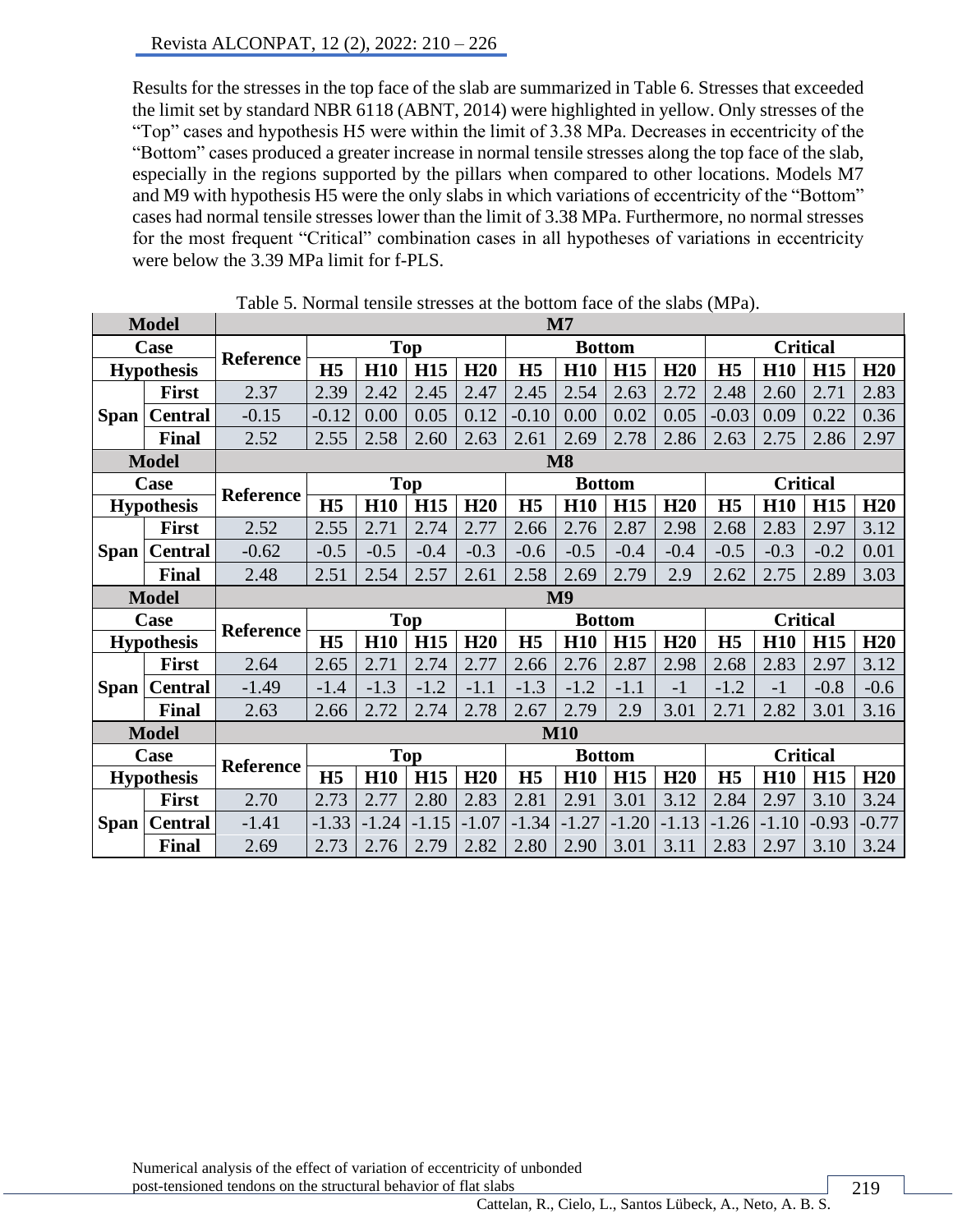| <b>Model</b>      |                   |                  |                |            |            |      | $\mathbf{M}$   |             |               |      |                 |            |                 |      |
|-------------------|-------------------|------------------|----------------|------------|------------|------|----------------|-------------|---------------|------|-----------------|------------|-----------------|------|
| Case              |                   | <b>Reference</b> |                |            | Top        |      |                |             | <b>Bottom</b> |      |                 |            | <b>Critical</b> |      |
|                   | <b>Hypothesis</b> |                  | H <sub>5</sub> |            | $H10$ H15  | H20  | H <sub>5</sub> | H10         | H15           | H20  | H <sub>5</sub>  |            | $H10$   $H15$   | H20  |
|                   | <b>P5</b>         | 3.04             | 3.12           | 3.21       | 3.29       | 3.37 | 3.15           | 3.25        | 3.36          | 3.46 | 3.23            | 3.42       | 3.61            | 3.80 |
| <b>Span</b>       | <b>P6</b>         | 3.26             | 3.33           | 3.41       | 3.48       | 3.56 |                | $3.36$ 3.45 | 3.55          | 3.65 | 3.43            | 3.61       | 3.78            | 3.96 |
| <b>Model</b>      |                   |                  |                |            |            |      | M8             |             |               |      |                 |            |                 |      |
| Case              |                   |                  |                |            | <b>Top</b> |      |                |             | <b>Bottom</b> |      |                 |            | <b>Critical</b> |      |
| <b>Hypothesis</b> |                   | <b>Reference</b> | H <sub>5</sub> | <b>H10</b> | <b>H15</b> | H20  | H <sub>5</sub> | H10         | <b>H15</b>    | H20  | H <sub>5</sub>  | <b>H10</b> | <b>H15</b>      | H20  |
|                   | <b>P5</b>         | 3.28             | 3.38           | 3.47       | 3.56       | 3.65 | 3.40           | 3.52        | 3.65          | 3.77 | 3.50            | 3.71       | 3.93            | 4.14 |
| <b>Span</b>       | <b>P6</b>         | 3.08             | 3.18           | 3.28       | 3.37       | 3.47 | 3.21           | $3.33$      | 3.46          | 3.58 | 3.30            | 3.53       | 3.75            | 3.97 |
| <b>Model</b>      |                   |                  |                |            |            |      | M <sub>9</sub> |             |               |      |                 |            |                 |      |
| Case              |                   |                  |                |            | <b>Top</b> |      | <b>Bottom</b>  |             |               |      | <b>Critical</b> |            |                 |      |
| <b>Hypothesis</b> |                   | <b>Reference</b> | H <sub>5</sub> |            | $H10$ H15  | H20  | H <sub>5</sub> | H10         | H15           | H20  | H <sub>5</sub>  |            | $H10$ H15       | H20  |
|                   | P <sub>5</sub>    | 3.09             | 3.19           | 3.29       | 3.40       | 3.51 | 3.24           | 3.34        | 3.42          | 3.55 | 3.26            | 3.49       | 3.72            | 3.95 |
| <b>Span</b>       | <b>P6</b>         | 3.13             | 3.22           | 3.31       | 3.45       | 3.53 | 3.29           | $3.42$      | 3.56          | 3.57 | 3.39            | 3.64       | 3.88            | 4.12 |
| <b>Model</b>      |                   |                  |                |            |            |      | <b>M10</b>     |             |               |      |                 |            |                 |      |
| Case              |                   |                  |                |            | Top        |      |                |             | <b>Bottom</b> |      |                 |            | <b>Critical</b> |      |
| <b>Hypothesis</b> |                   | <b>Reference</b> | H <sub>5</sub> | <b>H10</b> | <b>H15</b> | H20  | H <sub>5</sub> | H10         | H15           | H20  | H <sub>5</sub>  | H10        | <b>H15</b>      | H20  |
|                   |                   |                  |                |            |            |      |                |             |               |      |                 |            |                 |      |
| <b>Span</b>       | P <sub>5</sub>    | 3.28             | 3.37           | 3.47       | 3.56       | 3.66 | 3.40           | 3.52        | 3.65          | 3.77 | 3.50            | 3.71       | 3.93            | 4.15 |

Table 6. Normal tensile stresses at the top face of the slabs (MPa).

#### **3.3 Vertical Displacements Deslocamentos verticais**

Table 7 presents vertical displacements for the model slabs. Models M7 and M8 had displacements of 28.0 mm and 32.0 mm, respectively. These displacements occurred for all hypotheses and were within the limits set by standard NBR 6118 (ABNT, 2014). For all variations in eccentricity in the "Top" case, model M9 had displacements lower than 36 mm only in the "Central" span while Model M10 had displacements of less than 40.0 mm. Both of these values were limits set by standard NBR 6118 (ABNT, 2014)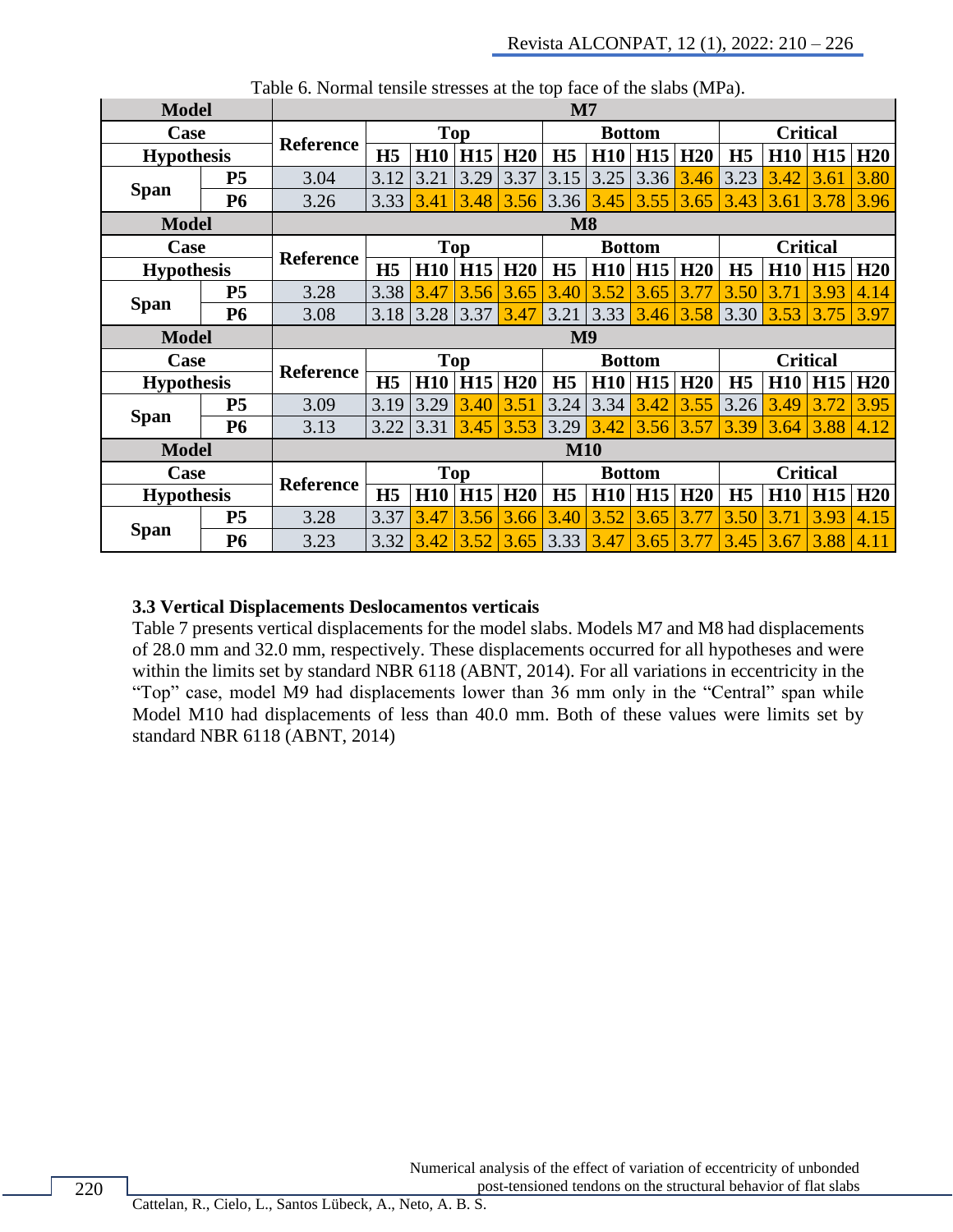|             | <b>Model</b>      | $\mathbf{M}$     |                       |                |                       |                 |                        |                |                |                 |                |                |                       |                     |
|-------------|-------------------|------------------|-----------------------|----------------|-----------------------|-----------------|------------------------|----------------|----------------|-----------------|----------------|----------------|-----------------------|---------------------|
|             | Case              | <b>Reference</b> |                       |                | <b>Top</b>            |                 |                        |                | <b>Bottom</b>  |                 |                |                | <b>Critical</b>       |                     |
|             | <b>Hypothesis</b> |                  | H <sub>5</sub>        | <b>H10</b>     | <b>H15</b>            | H <sub>20</sub> | H <sub>5</sub>         | <b>H10</b>     | <b>H15</b>     | H20             | H <sub>5</sub> | <b>H10</b>     | H15                   | H20                 |
|             |                   |                  | 18.                   | 19.            | 19.                   | 19.             | 19.                    | 19.            | 20.            | 20.             | 19.            | 20.            | 20.                   | 21.                 |
|             | First             | 18.5             | 8                     | $\overline{0}$ | $\overline{2}$        | $\overline{4}$  | $\mathbf{1}$           | 6              | $\mathbf{1}$   | $\overline{7}$  | 3              | $\overline{0}$ | 8                     | 5                   |
|             | Centra            |                  |                       |                |                       |                 |                        |                |                |                 |                |                |                       |                     |
| <b>Span</b> | 1                 | 5.4              | 5.8                   | 6.3            | 6.6                   | 7.0             | 5.7                    | 6.0            | 6.3            | 6.6             | 6.1            | 6.9            | 7.5                   | 8.2                 |
|             |                   |                  | 19.                   | 19.            | 19.                   | 19.             | 19.                    | 20.            | 20.            | 21.             | 19.            | 20.            | 21.                   | 21.                 |
|             | Final             | 19.1             | 3                     | $\overline{4}$ | 6                     | 8               | 6                      | $\mathbf{1}$   | 6              | $\mathbf{1}$    | 8              | $\overline{4}$ | $\mathbf{1}$          | 8                   |
|             | <b>Model</b>      |                  |                       |                |                       |                 | $\overline{\text{M8}}$ |                |                |                 |                |                |                       |                     |
|             | Case              | Reference        |                       |                | <b>Top</b>            |                 |                        |                | <b>Bottom</b>  |                 |                |                | <b>Critical</b>       |                     |
|             | <b>Hypothesis</b> |                  | H <sub>5</sub>        | <b>H10</b>     | <b>H15</b>            | H <sub>20</sub> | H <sub>5</sub>         | <b>H10</b>     | <b>H15</b>     | H <sub>20</sub> | H <sub>5</sub> | <b>H10</b>     | <b>H15</b>            | H20                 |
|             |                   |                  | 24.                   | 24.            | 24.                   | 25.             | 24.                    | 25.            | 26.            | 27.             | 25.            | 26.            | 27.                   | 28.                 |
|             | First             | 24.2             | $\overline{4}$        | $\overline{7}$ | 9                     | $\overline{2}$  | 9                      | 6              | 3              | $\overline{0}$  | $\mathbf{1}$   | 1              | $\overline{2}$        | $\overline{0}$      |
| <b>Span</b> | Centra            |                  |                       |                |                       |                 |                        |                |                |                 |                |                |                       |                     |
|             | l                 | 4.8              | 5.1                   | 5.5            | 6.5                   | 7.1             | 5.3                    | 5.6            | 6.1            | 7.1             | 5.8            | 6.7            | 7.7                   | 8.7                 |
|             |                   |                  | 24.                   | 24.            | 24.                   | 25.             | 24.                    | 25.            | 26.            | 30.             | 25.            | 26.            | 27.                   | 28.                 |
|             | Final             | 23.9             | $\overline{2}$        | 6              | 8                     | $\mathbf{1}$    | 7                      | 5              | 3              | $\overline{0}$  | $\overline{0}$ | $\mathbf{1}$   | 1                     | $\mathbf{1}$        |
|             | <b>Model</b>      |                  |                       |                |                       |                 | M <sub>9</sub>         |                |                |                 |                |                |                       |                     |
|             |                   |                  |                       |                |                       |                 |                        |                |                |                 |                |                |                       |                     |
|             | Case              | <b>Referenc</b>  |                       | <b>Top</b>     |                       |                 |                        | <b>Bottom</b>  |                |                 |                |                | <b>Critical</b>       |                     |
|             | <b>Hypothesis</b> | e                | H <sub>5</sub>        | <b>H10</b>     | <b>H15</b>            | H20             | H <sub>5</sub>         | <b>H10</b>     | <b>H15</b>     | H20             | H <sub>5</sub> | <b>H10</b>     | <b>H15</b>            | H20                 |
|             |                   |                  |                       | 36.            | 36.                   | 37.             | 36.                    | 36.            | 37.            | 37.             | 36.            | 36.            | 37.                   | 39.                 |
|             | First             | 35.7             | 35.9                  | 5              | 8                     | 1               | $\mathbf{1}$           | $\overline{7}$ | $\overline{0}$ | 9               | 3              | 8              | 9                     | $\overline{2}$      |
|             | Centra            |                  |                       |                |                       |                 |                        |                |                |                 |                |                |                       | 10.                 |
| <b>Span</b> |                   | 5.0              | 5.8                   | 6.6            | 7.4                   | 8.1             | 6.5                    | 7.1            | 7.6            | 8.3             | 7.3            | 8.4            | 9.7                   | 9                   |
|             |                   |                  |                       | 36.            | 36.                   | 37.             | 36.                    | 36.            | 36.            | 37.             | 36.            | 36.            | 37.                   | 39.                 |
|             | Final             | 35.6             | 35.9                  | $\overline{2}$ | $\overline{7}$        | $\overline{0}$  | $\overline{0}$         | $\overline{3}$ | 8              | 6               | 1              | 5              | $\overline{7}$        | $\overline{0}$      |
|             | <b>Model</b>      |                  |                       |                |                       |                 | <b>M10</b>             |                |                |                 |                |                |                       |                     |
|             | Case              |                  |                       |                | <b>Top</b>            |                 |                        |                | <b>Bottom</b>  |                 |                |                | <b>Critical</b>       |                     |
|             | <b>Hypothesis</b> | Reference        | H <sub>5</sub>        | <b>H10</b>     | <b>H15</b>            | H <sub>20</sub> | H <sub>5</sub>         | <b>H10</b>     | <b>H15</b>     | H20             | H <sub>5</sub> | <b>H10</b>     | <b>H15</b>            | H20                 |
|             |                   |                  | 35.                   | 36.            | 38.                   | 39.             | 36.                    | 37.            | 38.            | 40.             | 36.            | 39.            | 41.                   | 42.                 |
|             | First             | 35.4             | $\overline{7}$        | $\overline{4}$ | $\overline{0}$        | $\overline{0}$  | 3                      | $\overline{2}$ | $\mathbf{1}$   | 1               | 9              | 3              | 6                     | 5                   |
|             | Centra            |                  |                       |                |                       | 10.             |                        |                |                | 10.             |                |                |                       | 12.                 |
| <b>Span</b> | l                 | 2.7              | 3.3                   | 5.0            | 8.9                   | $\mathbf{1}$    | 3.3                    | 5.9            | 9.0            | 3               | 4.0            | 6.6            | 9.9                   | $\boldsymbol{0}$    |
|             | Final             | 34.8             | 35.<br>$\overline{2}$ | 35.<br>9       | 37.<br>$\overline{4}$ | 38.<br>3        | 35.<br>8               | 36.<br>$\tau$  | 37.<br>6       | 39.<br>6        | 36.<br>1       | 38.<br>9       | 40.<br>$\overline{0}$ | 42.<br>$\mathbf{1}$ |

Table 7. Vertical displacements on all model slabs (mm).

The effects of changes in eccentricity on displacement are better understood graphically from Figure 8. In the figure, the vertical axis contained the f/L ratio, which represented the equivalent center span displacement in denominator format: for example L/430 with L/250 being the limit. The horizontal axis contained the relative eccentricities, which were the variation in height of the strand (eccentricity) with respect to slab thickness. The dashed lines were placed in order to visually separate the slab models. The relative eccentricity (or its variation) could have more or less of an effect depending on the case study: examining the trends of Figure 8, it could be noted that, for all slab models, the "Critical" hypothesis produced the most variations in displacement.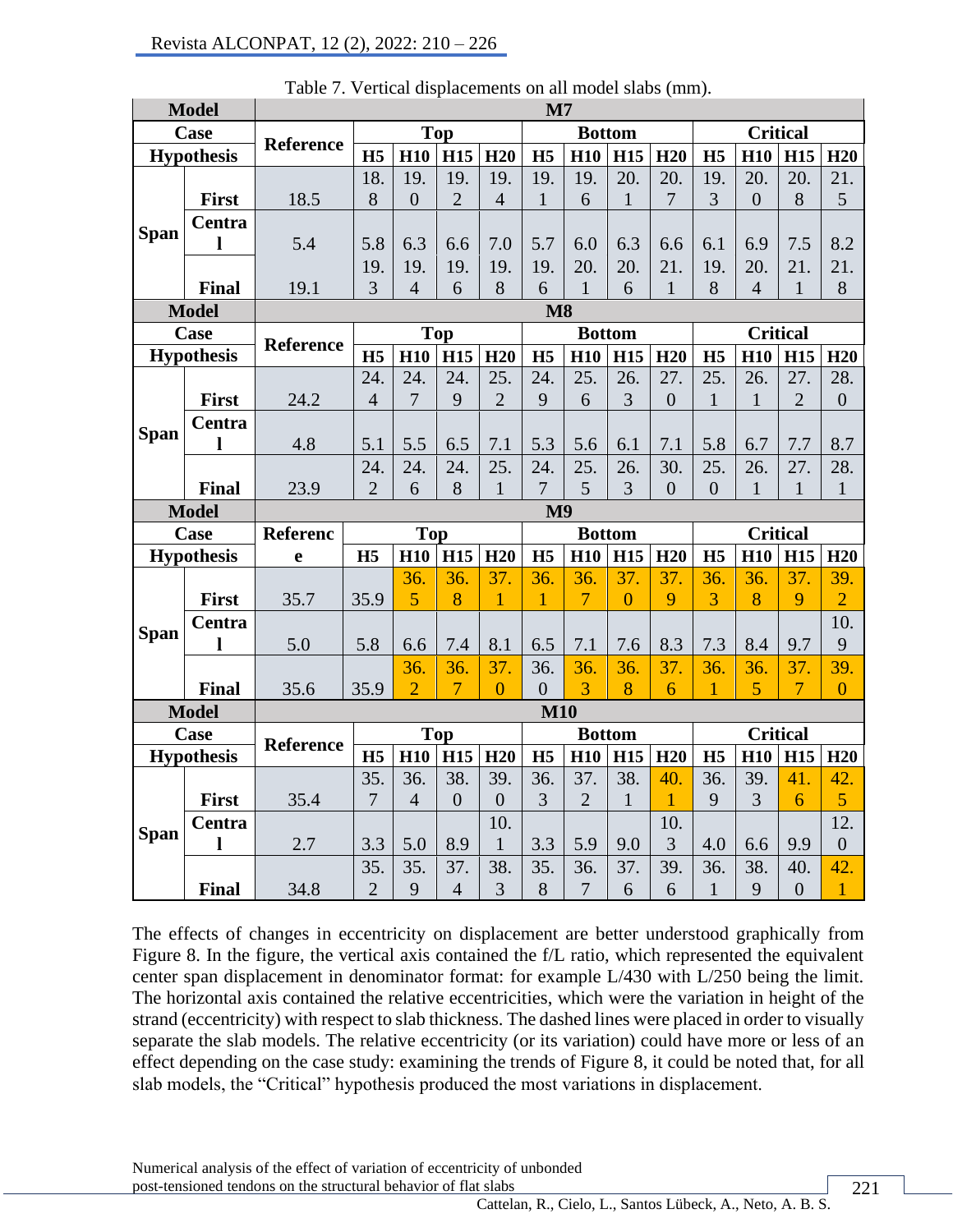

Figure 8. Relative displacement with respect to relative eccentricity for all slab models.

For slab models M9 and M10, the "Top", "Bottom" or "Critical" eccentricity positions had less of an effect than for models M7 and M8. The amplitude of variation of the center displacement increased as relative eccentricity increased. In the "Critical" case of model M9, the increase in relative eccentricity from 2.4% to 9.5% resulted in an increase in relative displacement from L/248 to L/230. For comparison, in the "Critical" case of model M7, the increase in relative eccentricity from 2.9% to 11.8% resulted in an increase in relative displacement from L/363 to L/325.

#### **3.4 Load Balancing**

Load balancing values increased when strands were inserted in order to attain the normal tensile stress limits at the top and bottom faces of the slab and in pre-compression. Table 8 shows a summary of load balancing values for all models. Only model M7 reached the recommended value between 60% and 80% of Loureiro (2006) and Aalami (2014). In the other models, load balance varied between 59% and 95% of permanent loads.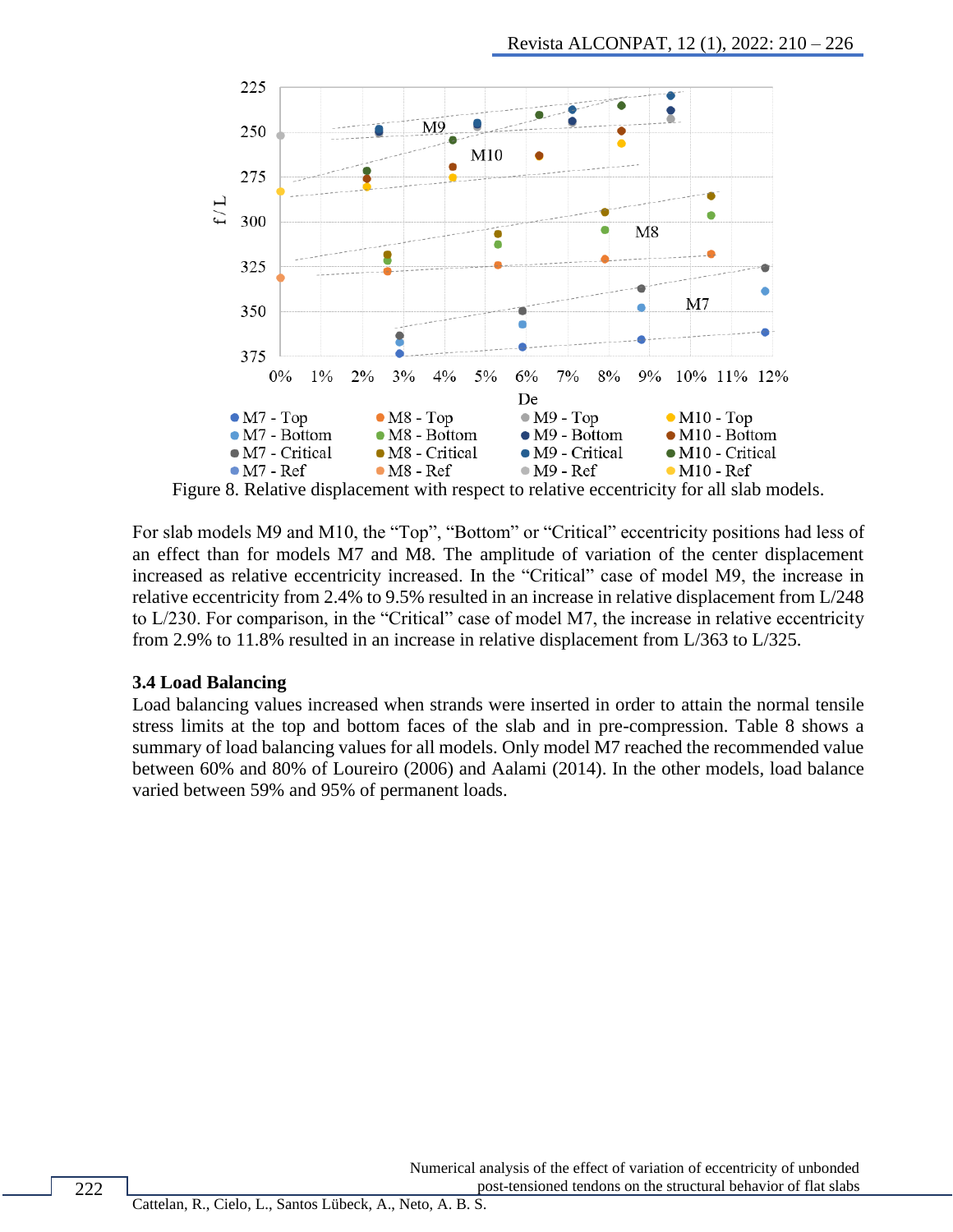|             | <b>Model</b>      |                                                 |     |     |            |     | $\mathbf{M}$   |               |     |     |                 |     |                 |     |
|-------------|-------------------|-------------------------------------------------|-----|-----|------------|-----|----------------|---------------|-----|-----|-----------------|-----|-----------------|-----|
|             | Case              |                                                 |     |     | <b>Top</b> |     |                | <b>Bottom</b> |     |     |                 |     | <b>Critical</b> |     |
|             | <b>Hypothesis</b> | <b>Reference</b>                                | 0.5 | 1.0 | 1.5        | 2.0 | 0.5            | 1.0           | 1.5 | 2.0 | 0.5             | 1.0 | 1.5             | 2.0 |
|             | First             | 73                                              | 73  | 72  | 72         | 71  | 73             | 72            | 72  | 71  | 72              | 71  | 70              | 69  |
| <b>Span</b> | Central           | 74                                              | 72  | 71  | 69         | 68  | 72             | 71            | 69  | 68  | 71              | 68  | 64              | 61  |
|             | Final             | 80                                              | 79  | 79  | 78         | 77  | 79             | 78            | 77  | 75  | 78              | 76  | 74              | 72  |
|             | <b>Model</b>      |                                                 |     |     |            |     | <b>M8</b>      |               |     |     |                 |     |                 |     |
|             | Case              | <b>Reference</b>                                |     |     | <b>Top</b> |     |                | <b>Bottom</b> |     |     |                 |     | <b>Critical</b> |     |
|             | <b>Hypothesis</b> |                                                 | 0.5 | 1.0 | 1.5        | 2.0 | 0.5            | 1.0           | 1.5 | 2.0 | 0.5             | 1.0 | 1.5             | 2.0 |
|             | First             | 82                                              | 81  | 80  | 79         | 78  | 81             | 80            | 78  | 77  | 80              | 78  | 75              | 73  |
| <b>Span</b> | Central           | 92                                              | 89  | 87  | 84         | 82  | 89             | 87            | 84  | 82  | 87              | 82  | 77              | 72  |
|             | Final             | 87                                              | 87  | 86  | 85         | 84  | 86             | 84            | 83  | 81  | 85              | 82  | 80              | 78  |
|             | <b>Model</b>      |                                                 |     |     |            |     | M <sub>9</sub> |               |     |     |                 |     |                 |     |
|             | Case              | <b>Reference</b>                                |     |     | <b>Top</b> |     |                | <b>Bottom</b> |     |     |                 |     | <b>Critical</b> |     |
|             | <b>Hypothesis</b> |                                                 | 0.5 | 1.0 | 1.5        | 2.0 | 0.5            | 1.0           | 1.5 | 2.0 | 0.5             | 1.0 | 1.5             | 2.0 |
|             | First             | 88                                              | 87  | 86  | 85         | 83  | 60             | 59            | 57  | 56  | 60              | 57  | 54              | 52  |
| <b>Span</b> | Central           | 94                                              | 92  | 90  | 88         | 85  | 61             | 60            | 58  | 57  | 60              | 56  | 53              | 50  |
|             | Final             | 87                                              | 86  | 85  | 84         | 83  | 59             | 58            | 57  | 56  | 58              | 56  | 54              | 52  |
|             | <b>Model</b>      |                                                 |     |     |            |     | <b>M10</b>     |               |     |     |                 |     |                 |     |
|             | Case              | <b>Top</b><br><b>Bottom</b><br><b>Reference</b> |     |     |            |     |                |               |     |     | <b>Critical</b> |     |                 |     |
|             | <b>Hypothesis</b> |                                                 | 0.5 | 1.0 | 1.5        | 2.0 | 0.5            | 1.0           | 1.5 | 2.0 | 0.5             | 1.0 | 1.5             | 2.0 |
|             | First             | 97                                              | 96  | 95  | 94         | 93  | 95             | 93            | 91  | 89  | 94              | 91  | 88              | 85  |
| <b>Span</b> | Central           | 93                                              | 92  | 90  | 88         | 86  | 92             | 90            | 88  | 86  | 90              | 86  | 83              | 79  |
|             | Final             | 88                                              | 87  | 87  | 86         | 85  | 87             | 95            | 83  | 81  | 86              | 83  | 80              | 77  |

Table 8. Load balancing on all slab models (%).

### **3.5 Passive Reiforcement**

Table 9 shows bottom passive reinforcement results for the slab models.

|                        |                                       |                        | <b>Hypothesiss and Cases</b>          |                        |                                       |                        |  |
|------------------------|---------------------------------------|------------------------|---------------------------------------|------------------------|---------------------------------------|------------------------|--|
|                        | <b>Reference</b>                      |                        | $H5 - Top$                            |                        | H <sub>5</sub> - Bottom               |                        |  |
| <b>Model</b>           | <b>First and</b><br><b>Final span</b> | <b>Central</b><br>span | <b>First and</b><br><b>Final span</b> | <b>Central</b><br>span | <b>First and</b><br><b>Final span</b> | <b>Central</b><br>span |  |
|                        | Steel area $\text{(cm}^2\text{/m)}$   |                        | Steel area $\text{(cm}^2\text{/m)}$   |                        | Steel area $\text{(cm}^2\text{/m)}$   |                        |  |
| $\mathbf{M}$           | 2.54                                  | 2.11                   | 2.54                                  | 2.11                   | 2.64                                  | 2.22                   |  |
| $\overline{\text{M8}}$ | 2.72                                  | 2.10                   | 2.72                                  | 2.10                   |                                       |                        |  |
| M <sub>9</sub>         | 3.26                                  | 2.40                   | 3.26                                  | 2.40                   |                                       |                        |  |
| <b>M10</b>             | 3.74                                  | 2.46                   | 3.74                                  | 2.46                   |                                       |                        |  |

| Table 9. Bottom passive reinforcement results |  |  |  |  |  |
|-----------------------------------------------|--|--|--|--|--|
|-----------------------------------------------|--|--|--|--|--|

In the case of hypothesis H5 and "Top" case, bottom passive reinforcements were unchanged with respect to Reference values. Changes in reinforcement were observed within a model but in different spans.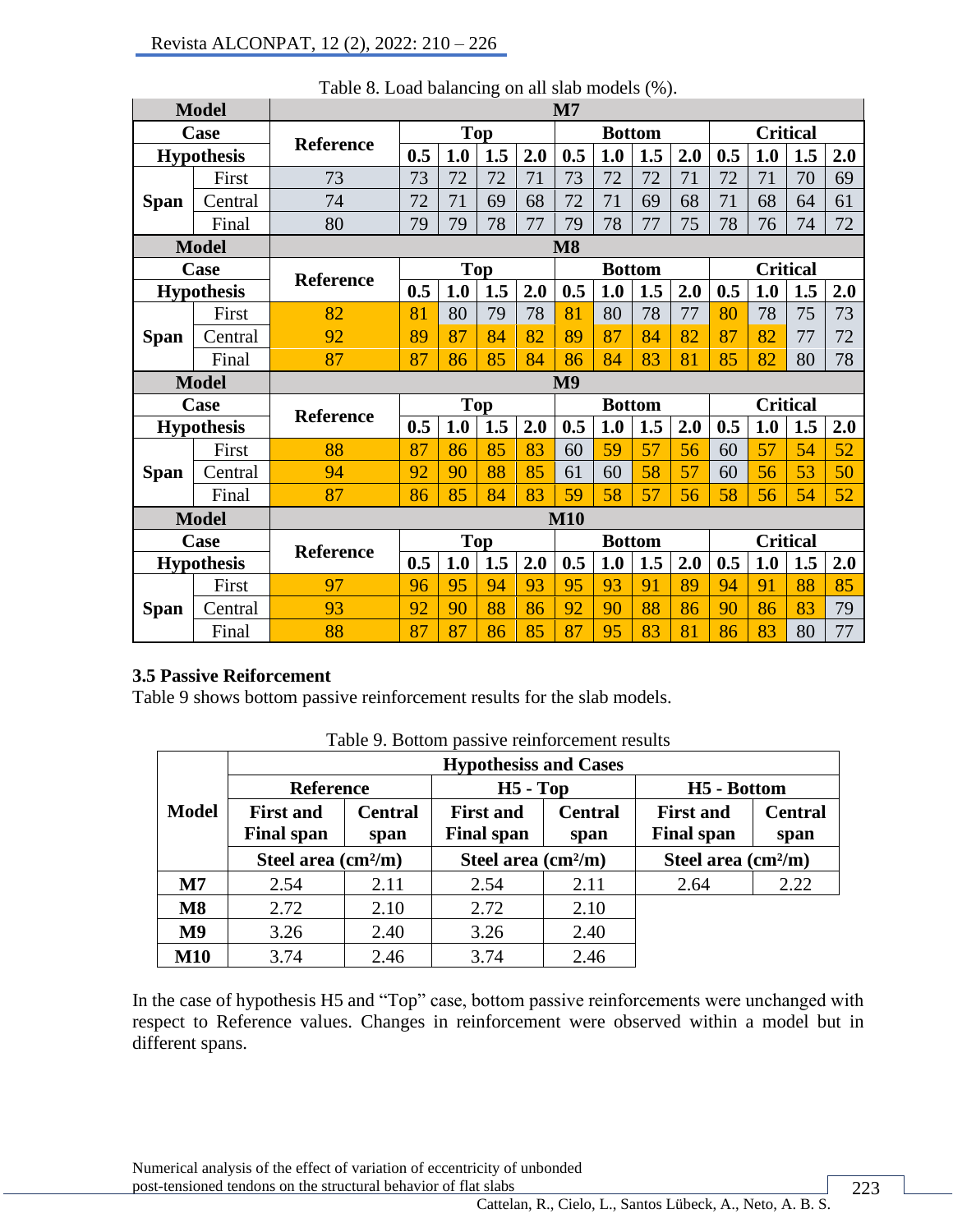|                |                  | <b>Hypothesis and Cases</b>         |               |
|----------------|------------------|-------------------------------------|---------------|
| Model          | <b>Reference</b> | $H5 - Top$                          | $H5 - Bottom$ |
|                |                  | Steel area $\text{(cm}^2\text{/m)}$ |               |
| Μ7             | 7.4              | 7.4                                 | 7.7           |
| $\mathbf{M}8$  | 10.5             | 10.5                                |               |
| M <sub>9</sub> | 12.2             | 12.2                                |               |
| M10            | 15.6             | 15.6                                |               |

Table 10. Top passive reinforcement results

Table 10 shows results for the top passive reinforcement for all slab models. Similar to Table 9, the passive reinforcement rate used to cancel negative flexing remained unchanged for all models under hypothesis H5 and "Top" case with respect to Reference values. This was a consequence of the 5 mm reduction in height of the spacers over the pillars not inducing sufficient loads to demand an increase in steel. On the other hand, the variation of eccentricity in the "Bottom" case for model M7 resulted in an increase in reinforcement rate over the pillars to provide additional effect against negative flexing when compared to the Reference model with the same span.

# **4. CONCLUSIONS**

This study analyzed four models of post-tensioned flat slabs with variations in the span between pillars and in strand eccentricity. The variations in eccentricity simulated errors in assembly and positioning of vertical spacers. Pre-compression stresses, normal tensile stresses in the top and bottom faces, load balancing and vertical displacements were analyzed. Top and bottom passive reinforcements were also analyzed.

A decrease in eccentricity of the strands had a direct effect on the slab loads: its main effect was a decrease in the ratio of normal stresses supported by post-tensioning. The decrease in eccentricity of the "Bottom" case had a stronger negative impact than a variation of eccentricity of the "Top" case and affected normal stress control, load balancing criteria and displacements.

Only model M7 with variations in eccentricity from hypothesis H5 were within limits set by standard NBR 6118 (ABNT, 2014) for the "Top" and "Bottom" cases. On other hand, models M8, M9 and M10, with variations in eccentricity from hypothesis H5 for the "Top" case presented normal tensile stresses below the 3.38 MPa limit of standard NBR 6118 (ABNT, 2014).

Pre-compression stresses in the structural element were affected only by the number of tendons and the load applied to them. There were no effects of variations in vertical height of spacers.

Vertical displacements of the slabs were affected by variations in eccentricity. Models M7 and M8 remained below the L/250 limit of standard NBR 6118 (ABNT, 2014) for all hypothesis of variations of eccentricity tested.

Load balancing criteria remained within recommended limits only for Model M7. However, since these criteria were complementary and not standardized, the other models could be acceptable for use nonetheless.

Reinforcement rate for top and bottom reinforcements were unchanged between the Reference model and all models with variations in eccentricity from hypothesis H5 and "Top" case.

The maximum variation of relative eccentricity so that the parameters of this study remained with established limits was 2.1% for the "Top" case. This was obtained by comparing the variation in eccentricity with respect to slab thickness.

Overall, results showed that flat post-tensioned slabs with unbonded tendons of type CP 190 RB, diameter of 12.7 mm and span between pillars between 7.0 m to 10.0 m could have a maximum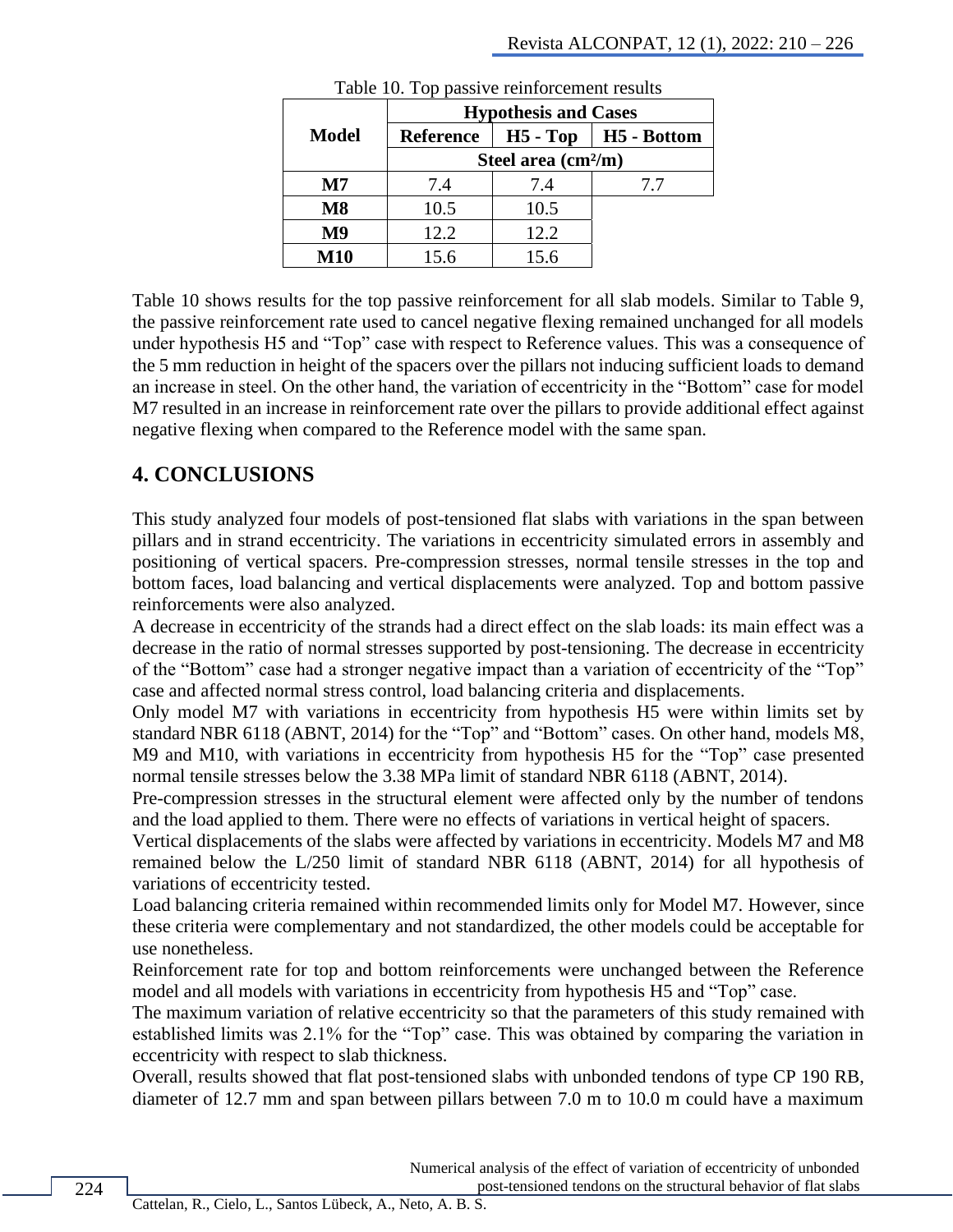tolerance of 5 mm in a decrease of vertical height of strands in the top face of the slab ("Top" case). This result was more restrictive than found in reference studies.

# **5. REFERENCES**

Aalami, B. O. (1990), *Load Balancing: A Comprehensive Solution to Post - Tensioning.* ACI Structural Journal: 662-670.

Aalami, B. O. (2014), *"Post-Tensioned Manual"*. California: ADAPT, v.1, p. 500.

Aalami, B. O. (2000*), Structural Modeling of Post-Tensioned Members*. Journal of Structural Engineering. Vol. 126 Nº. 2: 157-162.

Aalami, B. O., Bommer, A. (1999), *"Design Fundamntals of Post-Tensioned Concrete Floors"*. Post-Tensioning Institute (PTI), Farmington Hills, USA.

Almeida, S. R. M. (2001), "*Contribuição ao projeto ótimo de cabos em vigas de concreto protendido*". Tese de Doutorado. Pontifícia Universidade Católica do Rio de Janeiro. [https://doi.org/10.17771/PUCRio.acad.2058.](https://doi.org/10.17771/PUCRio.acad.2058)

American Concrete Institute (2019). *ACI 318 - Building Code Requirements for Structural Concrete.* Farmington Hills, MI.

Associação Brasileira de Normas Técnicas. (2019). *NBR 6120: Ações para o cálculo de estruturas de edificações*. Rio de Janeiro.

Associação Brasileira de Normas Técnicas. (2014). *NBR 6118: Projeto de estruturas de concreto – Procedimento*. Rio de Janeiro.

[Ca](https://www.mendeley.com/authors/55481419200)ro, L. A., [Vargas J. R. M., R](https://www.mendeley.com/profiles/jos-r-mart-vargas/)os, [P. S.](https://www.mendeley.com/profiles/pedro-serna-ros/) (2013), *Prestress losses evaluation in prestressed concrete prismatic specimens.* [Engineering Structures.](https://www.sciencedirect.com/science/journal/01410296) Vol. 48, p. 704-715. [https://doi.org/10.1016/j.engstruct.2012.11.038.](https://doi.org/10.1016/j.engstruct.2012.11.038)

Carvalho, R. C. (2017), "*Estruturas em concreto protendido: cálculo e detalhamento*". Ed. Pini. São Paulo, Brasil, p. 448.

Cauduro, E. L. (2002), *"Manual para a boa execução de estruturas protendidas usando cordoalhas de aço engraxadas e plastificadas"*. São Paulo, Brasil.

Cavaco, E. S., Bastos, A., Santos, F. A. (2017), *"Effects of corrosion on the behaviour of precast concrete floor systems"*. Journal Construction and Building Materials. N. 145: 411-418. [https://doi.org/10.1016/j.conbuildmat.2017.04.044.](https://doi.org/10.1016/j.conbuildmat.2017.04.044)

Cholfe, L., Bonilha, L. (2018), *"Concreto protendido: teoria e prática"*. Oficina de Textos. São Paulo, Brasil, p. 360.

Hanai, J. B. (2005), *"Fundamentos do Concreto Protendido"*. E-book. São Carlos.

Kang, T., Bondy, K. B. (2008), *[Recommendations for Design of Post-Tensioned Slab-Column](https://www.researchgate.net/publication/272238002_Recommendations_for_Design_of_Post-Tensioned_Slab-Column_Connections_Subjected_to_Lateral_Loading?enrichId=rgreq-53f15a6f8be873c55a7d5822a0dccfaa-XXX&enrichSource=Y292ZXJQYWdlOzI3MjIzODAwMjtBUzoyMDM0NDcyMjg5OTc2MzNAMTQyNTUxNzAwNzM0Ng%3D%3D&el=1_x_3&_esc=publicationCoverPdf)  [Connections Subjected to Lateral Loading.](https://www.researchgate.net/publication/272238002_Recommendations_for_Design_of_Post-Tensioned_Slab-Column_Connections_Subjected_to_Lateral_Loading?enrichId=rgreq-53f15a6f8be873c55a7d5822a0dccfaa-XXX&enrichSource=Y292ZXJQYWdlOzI3MjIzODAwMjtBUzoyMDM0NDcyMjg5OTc2MzNAMTQyNTUxNzAwNzM0Ng%3D%3D&el=1_x_3&_esc=publicationCoverPdf)* PTI Journal, Post Tensioning Institute. Vol. 6, nº 1.

Loureiro, G. J. (2006), *Projeto de Lajes Protendidas com Cordoalhas Engraxadas.* Revista Ibracon de Estruturas e Materiais, ed. 44.

Pfeil, W. (1984), *"Concreto Protendido – Introdução"*. LTC. Rio de Janeiro.

Romanichen, R. M., Souza, R. A. (2019), *Reinforced concrete corbels strengthened with external prestressing.* Revista Ibracon de Estruturas e Materiais. V. 12. N. 4, p. 812 – 831. [https://doi.org/10.1590/S1983-41952019000400006.](https://doi.org/10.1590/S1983-41952019000400006)

Santos, J. S. D. (2017), *"Desconstruindo o Projeto Estrutural de Edifícios: Concreto Armado e Protendido"*. 1ª. ed. São Paulo: Oficina de Textos. p. 127.

Silva, G., Prata, B., Albuquerque, A. (2018), *Análise da eficiência dos sistemas estruturais para edifícios em concreto.* Ambiente Construído. Vol. 18, n. 1, p. 313-325. [https://doi.org/10.1590/s1678-86212018000100223.](https://doi.org/10.1590/s1678-86212018000100223)

Silva, R.C. (2003), *"Vigas de concreto armado com telas soldadas: análise teórica e experimental da resistência à força cortante e do controle da fissuração"*. Tese de doutorado. Escola de

Numerical analysis of the effect of variation of eccentricity of unbonded post-tensioned tendons on the structural behavior of flat slabs